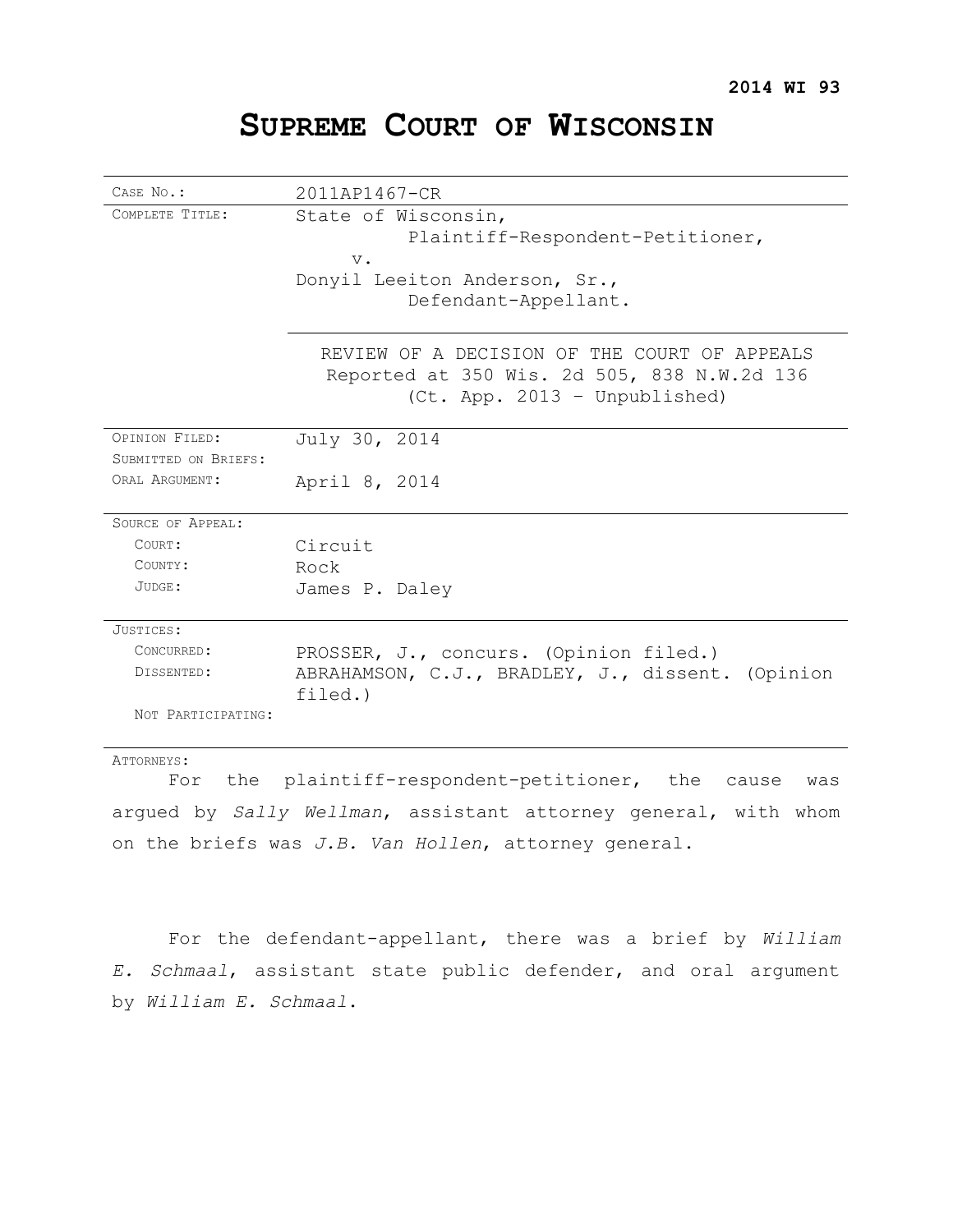# **2014 WI 93**

NOTICE

**This opinion is subject to further editing and modification. The final version will appear in the bound volume of the official reports.** 

No. 2011AP1467-CR (L.C. No. 2008CF2428)

STATE OF WISCONSIN THE RESERVE STATE OF WISCONSIN THE SERVER SOURT

**State of Wisconsin,**

 **Plaintiff-Respondent-Petitioner,**

 **v.**

 $\overline{a}$ 

**Donyil Leeiton Anderson, Sr.,**

 **Defendant-Appellant.**

**FILED JUL 30, 2014**

Diane M. Fremgen Clerk of Supreme Court

REVIEW of a decision of the Court of Appeals. *Reversed.*

¶1 MICHAEL J. GABLEMAN, J. This is a review of an unpublished decision of the court of appeals<sup>1</sup> reversing the judgment of the Rock County Circuit Court<sup>2</sup> convicting Donyil L. Anderson, Sr., of one count of first-degree intentional homicide and one count of attempted first-degree intentional homicide.

¶2 The question presented in this case is whether the circuit court erred in instructing the jury that "[a] temporary

 $1$  State v. Anderson, No. 2011AP1467-CR, unpublished slip op. (Wis. Ct. App. Aug. 15, 2013).

 $2$  The Honorable James P. Daley presided.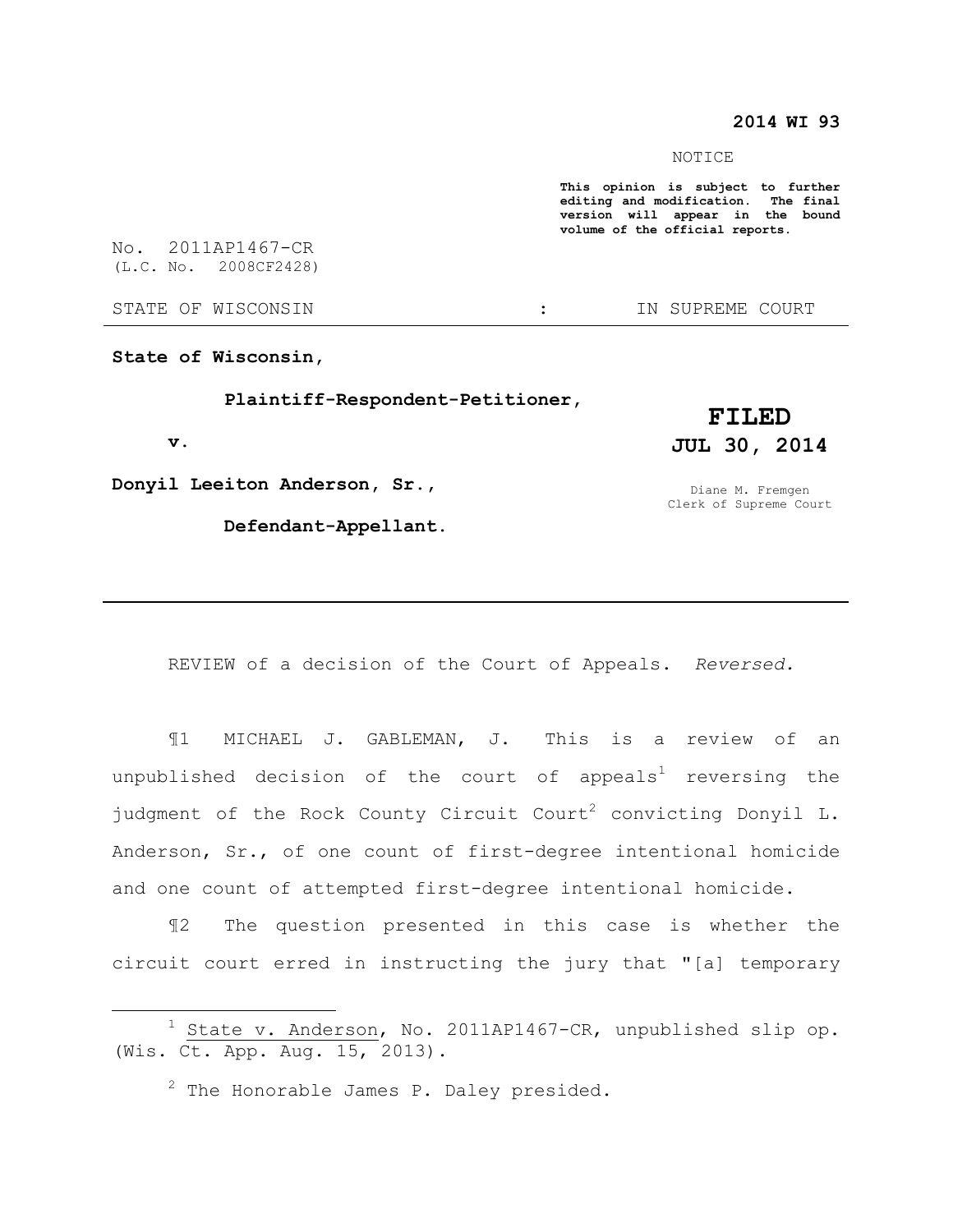mental state which is brought into existence by the voluntary taking of drugs or alcohol does not constitute a mental defect." The State and Anderson both argue that this jury instruction was erroneous, but for different reasons. Anderson argues that the jury instruction was erroneous because it failed to distinguish between prescription medication and illegal drugs. As a result, the jury was prevented from considering whether his use of Strattera, a prescription medication used to treat Attention Deficit Disorder, supported an insanity defense. The State's position is that the jury instruction was erroneous because Anderson's defense was premised on his reaction to the mixture of alcohol and Strattera. Therefore, the instruction used the wrong conjunction by referring to "drugs or alcohol," rather than "drugs and alcohol." However, the State argues that any error was harmless because as a matter of law, an insanity defense cannot be premised on a mental state arising from the voluntary use of drugs and alcohol.

¶3 We conclude that the circuit court's instruction to the jury was an accurate statement of the law. This court has never determined that consumption of prescription medication can give rise to a mental defect that would sustain an insanity defense. We decline to craft a new affirmative defense that would incorporate elements of the involuntary intoxication and insanity defenses simply because Anderson cannot meet the requirements of the involuntary intoxication defense statute. Moreover, even if the circuit court had instructed the jury that the consumption of "drugs and alcohol" cannot create a mental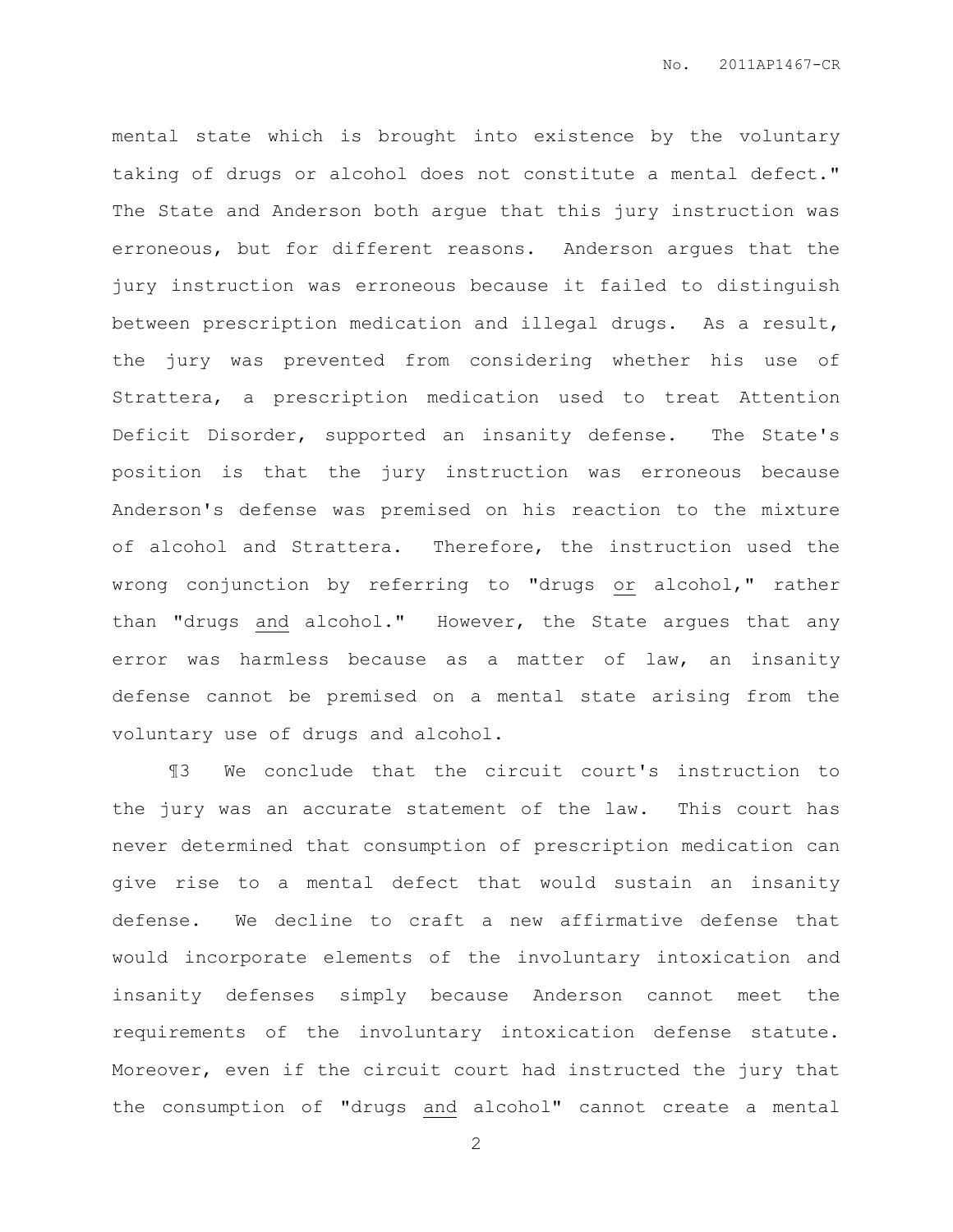defect, Anderson would fare no better, because it is established law that one who mixes prescription medication with alcohol is responsible for any resulting mental state. Accordingly, we reverse the decision of the court of appeals.

I. FACTUAL BACKGROUND AND PROCEDURAL HISTORY

¶4 This case centers around an incident that arose in the early morning hours of August 9, 2008, when the defendant, Donyil L. Anderson, Sr. ("Anderson"), arrived at a residence he had previously shared with his then-girlfriend, Stacey Hosey ("Hosey"), with whom he had a one-year-old son. Upon arriving, Anderson saw the car of Hosey's new boyfriend, Branden Beavers-Jackson ("Beavers-Jackson"). Anderson removed the car stereo from his own car and used it to smash the windows of Beavers-Jackson's car. Anderson then proceeded to kick in the back door of Hosey's home and enter the residence. A neighbor witnessed Anderson's entry and called the police.

¶5 Upon entering the residence, Anderson stabbed Hosey multiple times with various kitchen knives. $3$  Anderson also stabbed Beavers-Jackson five times in the abdomen and hip. Shortly thereafter, as Officer Richard LeFeber ("Officer

 $\overline{a}$ 

<sup>3</sup> The criminal complaint filed against Anderson specifies that he inflicted "13 individual stab wounds to Hosey's back, a large laceration across the front of Hosey's neck near her throat and voice box area which was approximately 4" to 5" wide, a puncture wound below Hosey's left breast, several laceration and possible puncture wound [sic] to Hosey's left arm, spanning from her shoulder area all the way down to her wrist, one laceration to Hosey's right forearm which was approximately four inches long and several lacerations on both Hosey's hands which appeared to be defensive wounds."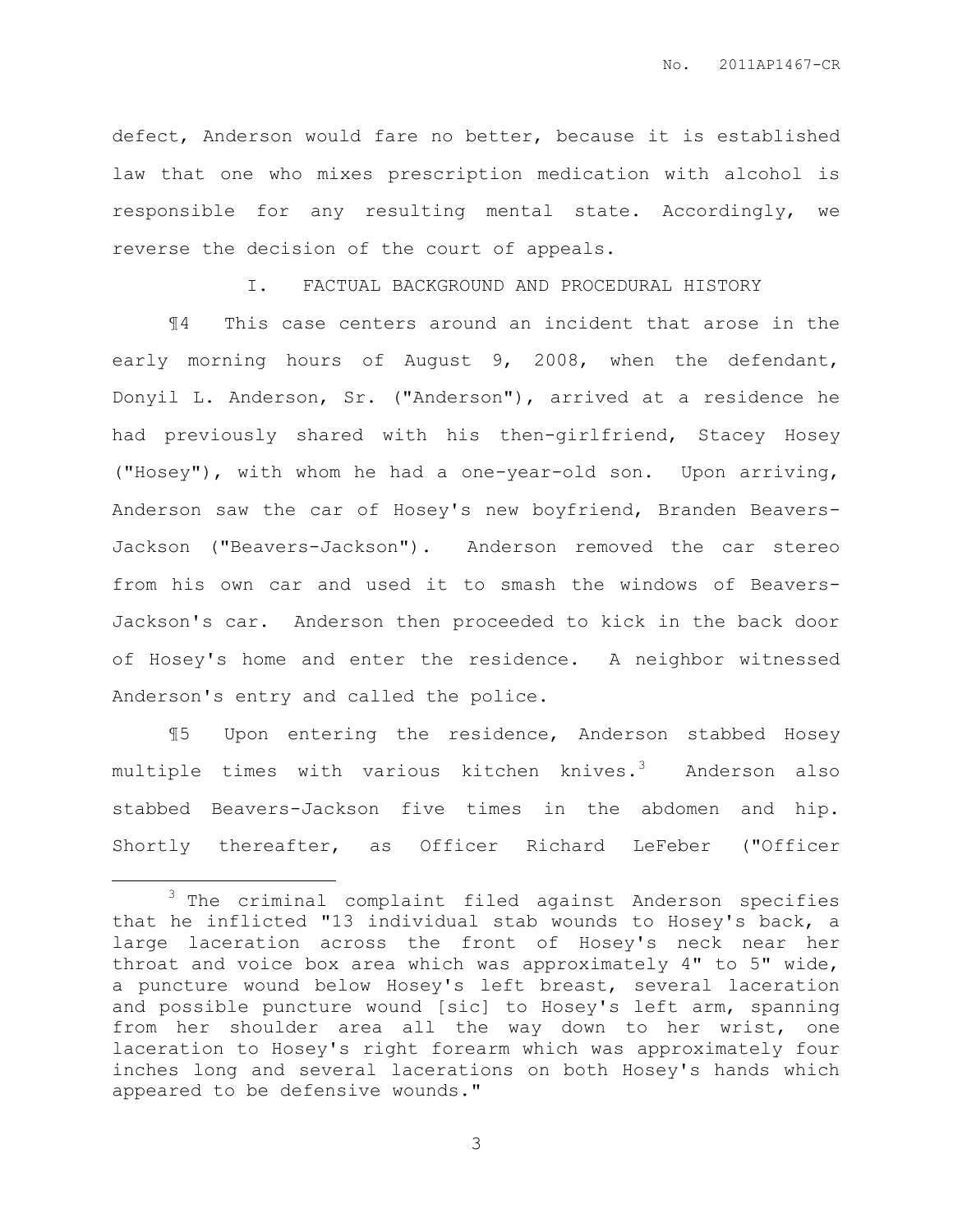LeFeber") of the City of Beloit police department approached the scene, he saw Beavers-Jackson standing in his boxer shorts, covered in blood and waving frantically. Officer LeFeber also found Hosey leaning against a nearby garage door, while Anderson lay motionless in Hosey's driveway. Officer LeFeber called to Anderson, and Anderson stood up, held a four-inch kitchen knife above his head, and walked towards Officer LeFeber, asking to be killed. Officer LeFeber ordered Anderson to drop the knife, but Anderson continued to approach, and Officer LeFeber subdued him with a Taser.

¶6 At the hospital, Anderson admitted to police that he had a few beers before the incident but stated he was not intoxicated. Anderson also explained that he had been taking Strattera, a prescription medication used to treat Attention Deficit Disorder, for about two months, and it been making him "real edgy." $4$ 

¶7 Beavers-Jackson survived his injuries, but Hosey's wounds proved fatal. Anderson was charged with one count of First-Degree Intentional Homicide and one count of Attempted First-Degree Intentional Homicide in violation of Wis. Stat. §§ 940.01(1)(a) and 939.32 (2007-08).<sup>5</sup>

 $\overline{a}$ 

 $4$  During the trial, a psychologist for Anderson's counseling center testified that Anderson was prescribed 80 milligrams of Strattera, to be taken once per day.

<sup>&</sup>lt;sup>5</sup> All subsequent references to the Wisconsin Statutes are to the 2007-08 version unless otherwise indicated.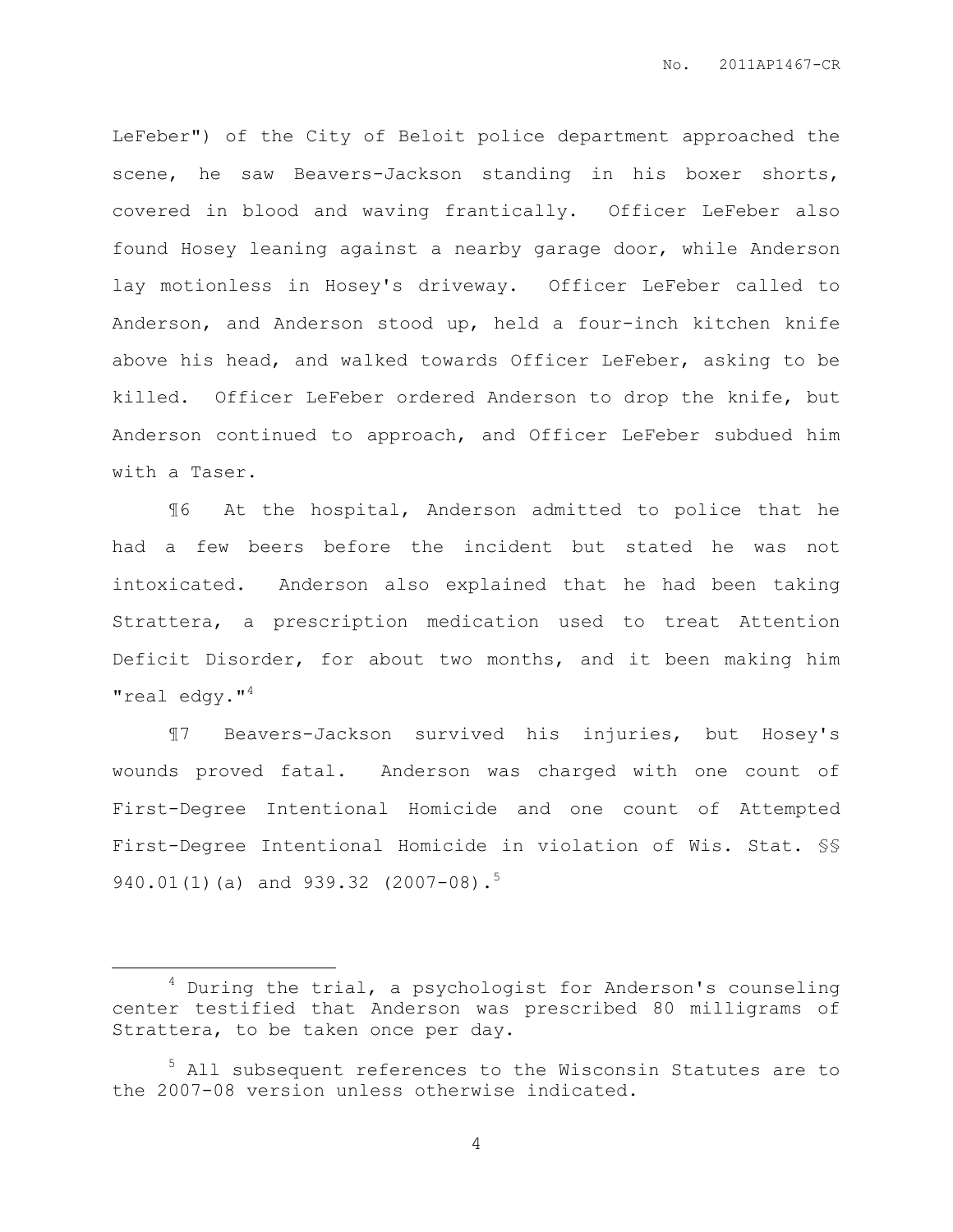¶8 At trial, the State presented its case-in-chief, and Anderson then entered an Alford plea on both counts.<sup>6</sup> Anderson argued that he was not guilty by reason of insanity due to a mental disease or defect under Wis. Stat. § 971.15. During the insanity phase of the trial, Anderson called an expert witness, Dr. Hugh Johnston ("Dr. Johnston"). Dr. Johnston testified that he believed Anderson suffered a temporary mental defect at the time of the homicide that made him unable to control himself or conform his conduct to the requirements of the law. This condition, according to Dr. Johnston, was caused by a combination of four factors: (1) a lifelong impairment of the ability to exert self-control in emotionally provocative situations; (2) a major depressive disorder that was not appropriately treated; (3) the impact of Strattera on brain functioning; and (4) Anderson's ingestion of alcohol.<sup>7</sup> Dr. Johnston explained that, while all of these factors simultaneously played a role in Anderson's behavior, he believed if Anderson had not been taking Strattera, it was "highly

 $\overline{a}$ 

 $6$  "An Alford plea is a quilty plea in which the defendant pleads guilty while either maintaining his innocence or not admitting having committed the crime." State v. Garcia, 192 Wis. 2d 845, 856, 532 N.W.2d 111 (1995).

 $7$  Dr. Johnston's written report recited the results of a blood alcohol test taken by hospital staff following the homicide as 0.176. However, at trial, Dr. Johnston testified that Anderson's blood alcohol concentration was 0.0176. It appears Dr. Johnston misspoke during trial, given that a later blood sample of Anderson revealed a blood alcohol concentration of 0.150——well above the 0.08 legal limit for driving in Wisconsin.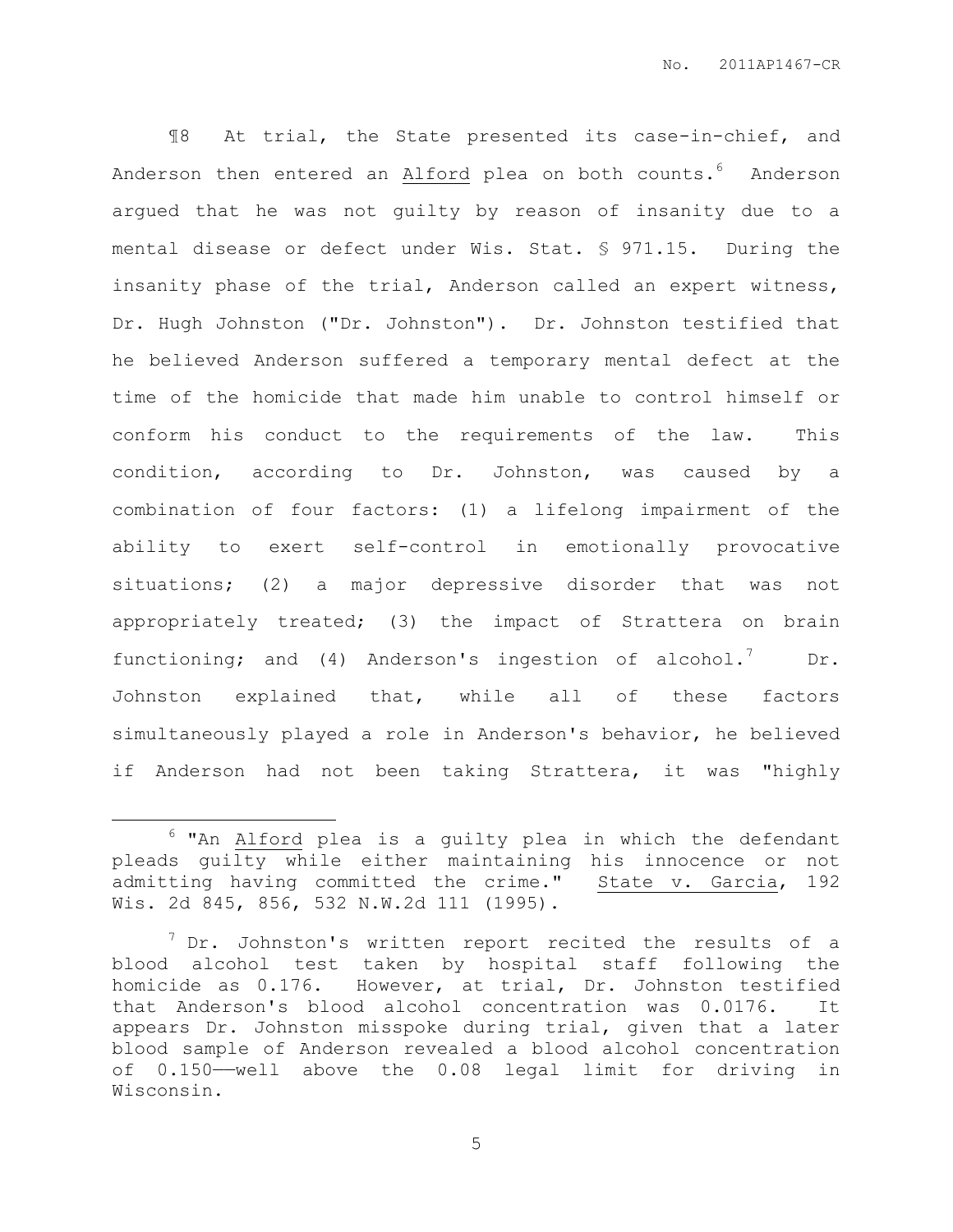unlikely that Ms. Hosey would have been killed." In Dr. Johnston's opinion, Anderson's use of Strattera played "a very important role" in the incident.

¶9 Dr. Johnston also described the half life of Strattera and explained that in most cases, a blood test administered twenty hours after consumption of Strattera would likely show no detectable traces of the medication. Dr. Johnston further concluded that Anderson's ability to distinguish right from wrong was not impaired by his "abnormal mental state" at the time of the homicide.

¶10 The State called its own expert witness during the trial, Dr. Christopher Tyre ("Dr. Tyre"). Dr. Tyre opined that Anderson had an antisocial personality disorder but did not suffer from a mental disease or defect due to a major depressive disorder or ingestion of alcohol and Strattera. Dr. Tyre concluded that at the time of the incident, Anderson was able to conform his conduct to the requirements of the law and appreciate the wrongfulness of his behavior.

¶11 The State also called a toxicologist who examined the blood test administered to Anderson when he was taken into custody. The toxicologist testified that the post-crime blood test administered to Anderson showed no detectable levels of Strattera in his blood.

¶12 In addition, the State presented evidence that shortly before Anderson's arrival at Hosey's residence, he had been arrested for striking someone in a bar. The arresting officer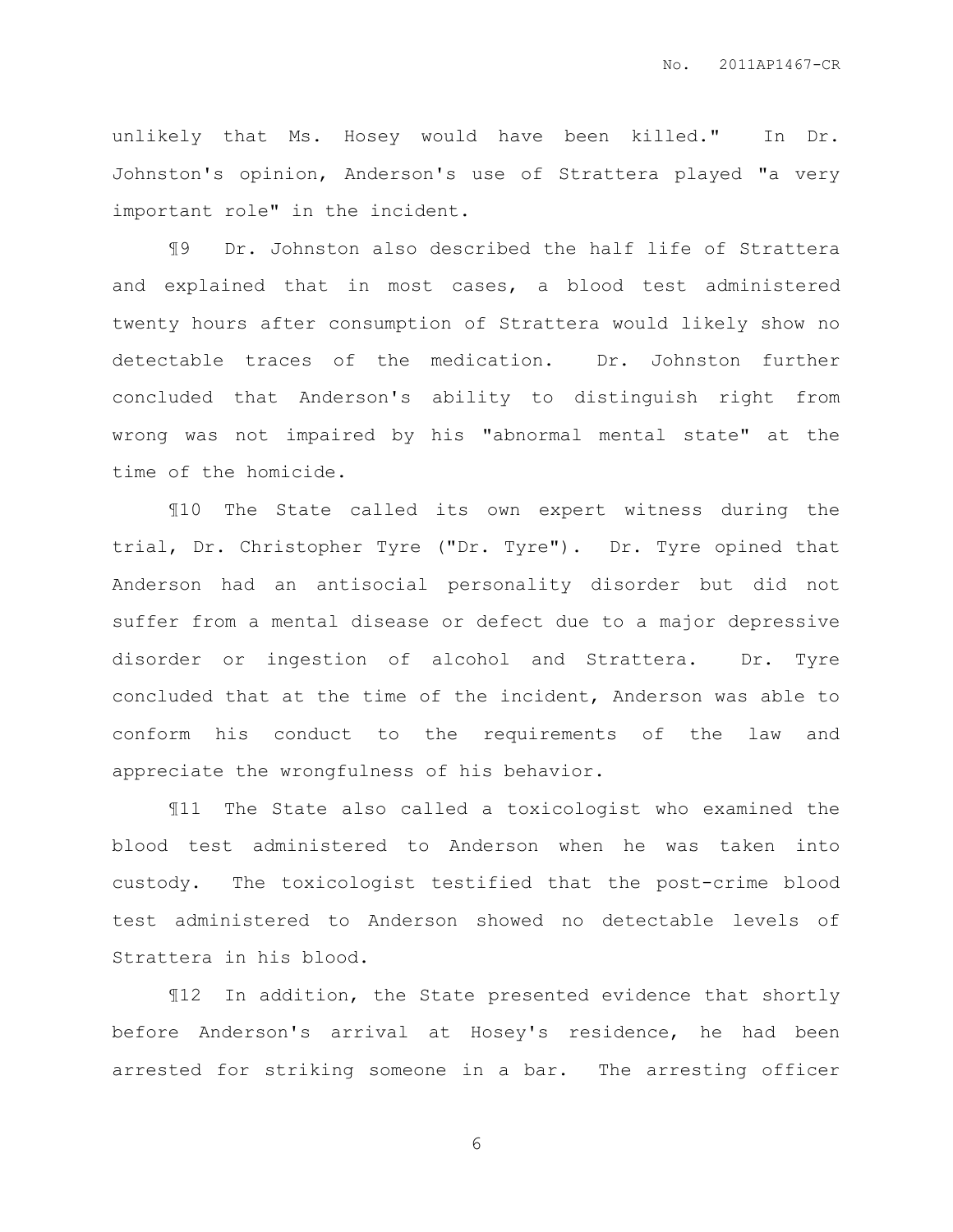charged Anderson with battery but then released him because he did not appear to be intoxicated.

¶13 At the close of evidence, a jury instructions conference was held, during which counsel discussed a modified version of a proposed pattern jury instruction indicating that the voluntary consumption of drugs or alcohol does not constitute a mental defect. Anderson's counsel asked the circuit court to insert the word "street" before the word "drugs." Instead, the circuit court instructed the jury as follows:

The first question is at the time the crime was committed, did the defendant have a mental defect? Mental defect is an abnormal condition of the mind which substantially affects mental or emotional processes. The term "mental defect" identifies a legal standard that may not exactly match the medical terms used by mental health professionals. You are not bound by medical labels, definitions, or conclusions as to what is or is not a mental defect to which the witnesses may have referred.

You should not find that a person is suffering from a mental defect merely because the person committed an act, committed a criminal act or because of the unnaturalness or enormity of the act or because a motive for the act may be lacking. Temporary passion or frenzy prompted by revenge, hatred, jealousy, envy, or the like does not constitute a mental defect. . . . An abnormally, an abnormality [sic] manifested only by repeated criminal or otherwise antisocial conduct does not constitute a mental defect. *A temporary mental state which is brought into existence by the voluntary taking of drugs or alcohol does not constitute a mental defect*.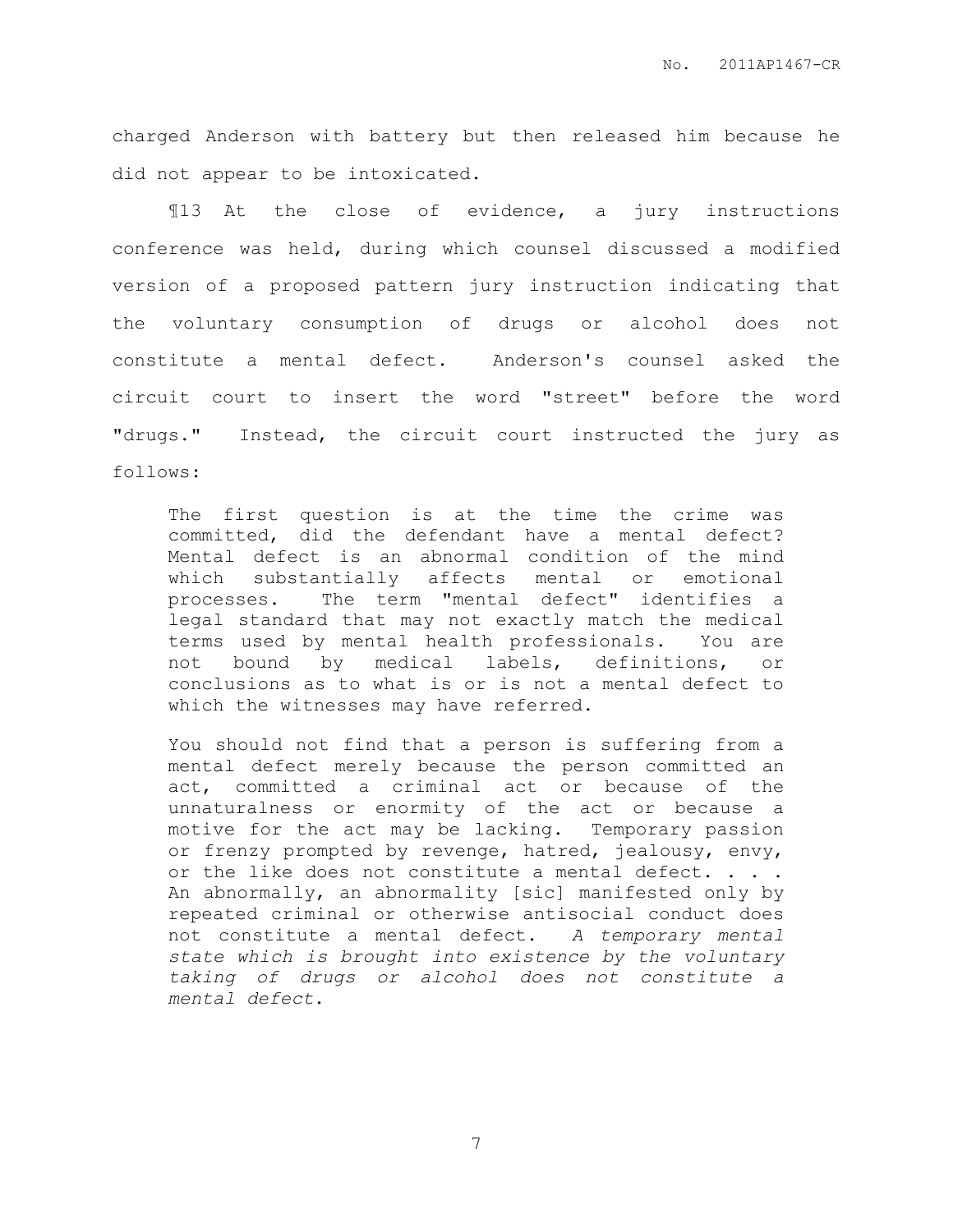(Emphasis added). The jury found that Anderson did not have a mental defect at the time the crime was committed, and Anderson was therefore convicted.

¶14 In an unpublished, per curiam opinion, the court of appeals reversed and remanded to the circuit court for a new trial on Anderson's insanity defense. The court concluded that the real controversy in Anderson's case was not fully tried because the jury instruction incorrectly suggested that the consumption of prescription medication is voluntary and cannot give rise to a mental defect. According to the court of appeals, the instruction prevented the jury from addressing whether Anderson's use of Strattera created a mental defect that made him unable to conform his conduct to the requirements of the law.

¶15 The State petitioned this court for review, which we accepted on January 13, 2014. We now reverse.

#### II. STANDARD OF REVIEW

¶16 "'A circuit court has broad discretion in deciding whether to give a requested jury instruction.'" State v. Hubbard, 2008 WI 92, ¶28, 313 Wis. 2d 1, 752 N.W.2d 839 (citing State v. Coleman, 206 Wis. 2d 199, 212, 556 N.W.2d 701 (1996)). We will not overturn a circuit court's decision to give or not give a requested jury instruction absent an erroneous exercise of discretion. Id. "However, we independently review whether a jury instruction is an accurate statement of the law applicable to the facts of a given case." State v. Fonte, 2005 WI 77, ¶9, 281 Wis. 2d 654, 698 N.W.2d 594 (citation omitted). "'If the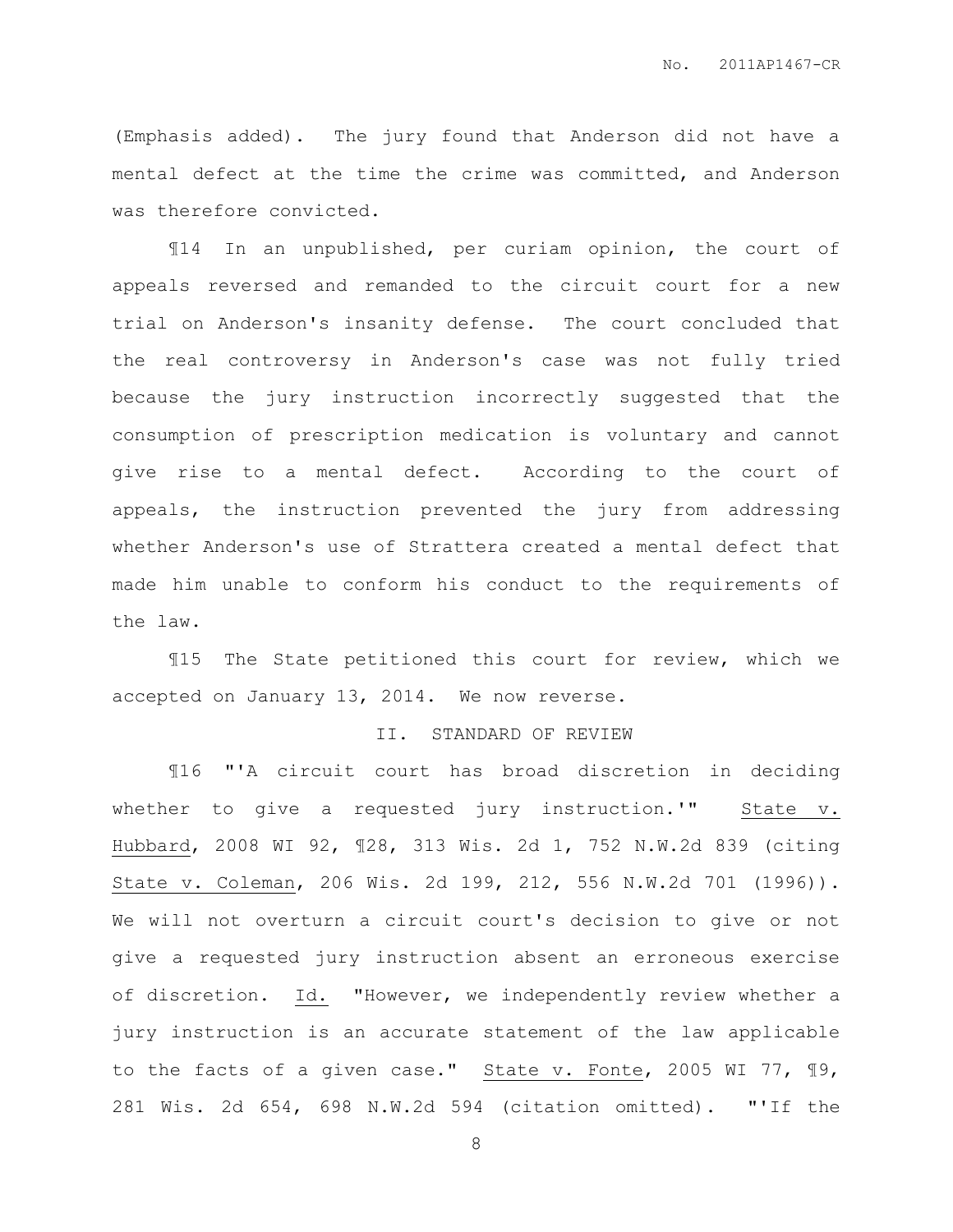overall meaning communicated by the instructions was a correct statement of the law, no grounds for reversal exist.'" Hubbard, 313 Wis. 2d 1, ¶27 (citing Fischer v. Ganju, 168 Wis. 2d 834, 850, 485 N.W.2d 10 (1992)).

## III. DISCUSSION

¶17 The question before us is whether the circuit court's instruction to the jury that "[a] temporary mental state which is brought into existence by the voluntary taking of drugs or alcohol does not constitute a mental defect" was erroneous. Anderson argues that the jury instruction failed to distinguish between the use of prescription medication and the use of illegal drugs, and as a result, the jury was prevented from considering whether Anderson's use of Strattera could give rise to a mental defect. Anderson relies on State v. Gardner, 230 Wis. 2d 32, 601 N.W.2d 670 (Ct. App. 1999), for the proposition that the consumption of prescription drugs is not "voluntary" for purposes of an insanity defense. Gardner involved an involuntary intoxication defense under Wis. Stat. § 939.42, as opposed to an insanity defense under Wis. Stat. § 971.15, but Anderson maintains that the rationale applies equally to both defenses.

¶18 The State concedes that the jury instruction was "not legally correct" because Anderson's defense was premised on his consumption of Strattera and alcohol, whereas the jury instruction discussed the taking of drugs or alcohol. According to the State, an insanity defense would not be precluded by a defendant's consumption of prescription medication alone, but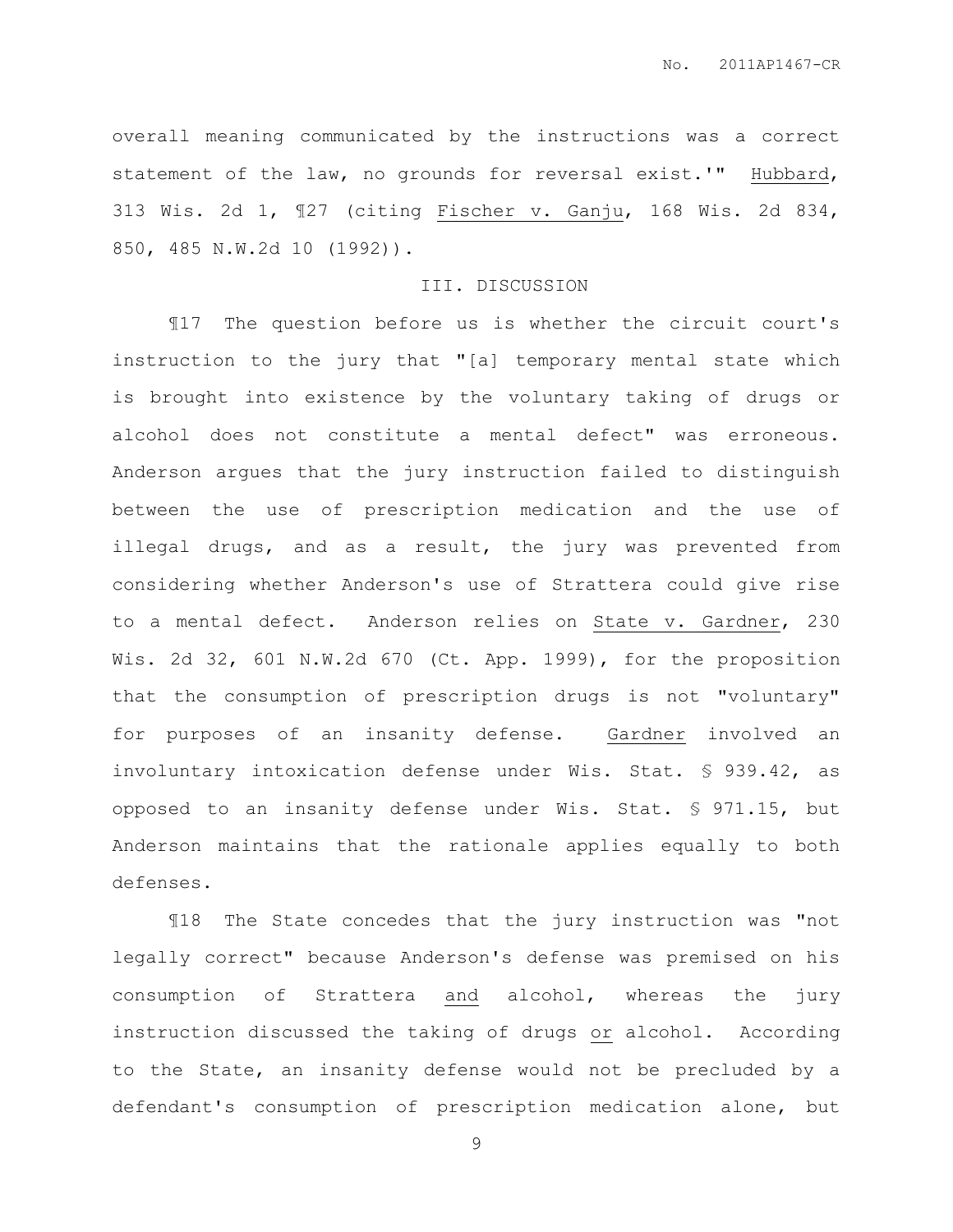the defense is unavailable if the defendant mixes the prescription medication with alcohol. However, the State argues that any error in the instruction was harmless, because even if the instruction had used "and" instead of "or," Anderson would still be ineligible for an insanity defense, because he admits he voluntarily consumed alcohol while taking Strattera.

¶19 Although the State concedes that the jury instruction was incorrect, we are not bound by a party's concession of law. Bergmann v. McCaughtry, 211 Wis. 2d 1, 7, 564 N.W.2d 712 (1997). Moreover, we independently review whether a jury instruction is an accurate statement of the law. Fonte, 281 Wis. 2d 654, ¶9. The State and Anderson both maintain that the jury instruction was erroneous, but as we discuss below, nothing in our case law supports the proposition that the consumption of prescription medication may form the basis for an insanity defense. We therefore hold that the circuit court's jury instruction was a proper articulation of the law.

¶20 We begin our discussion in Part A by reviewing the statutory and procedural requirements under Wis. Stat. § 971.15, the insanity defense statute, and Wis. Stat. § 939.42, the involuntary intoxication defense statute. In Part B, we apply these requirements to the facts of this case and conclude that the circuit court's insanity defense instruction was an accurate statement of the law.

### A. Insanity and Involuntary Intoxication Defenses

¶21 A criminal defendant may raise an affirmative defense of not guilty by reason of mental disease or defect, also known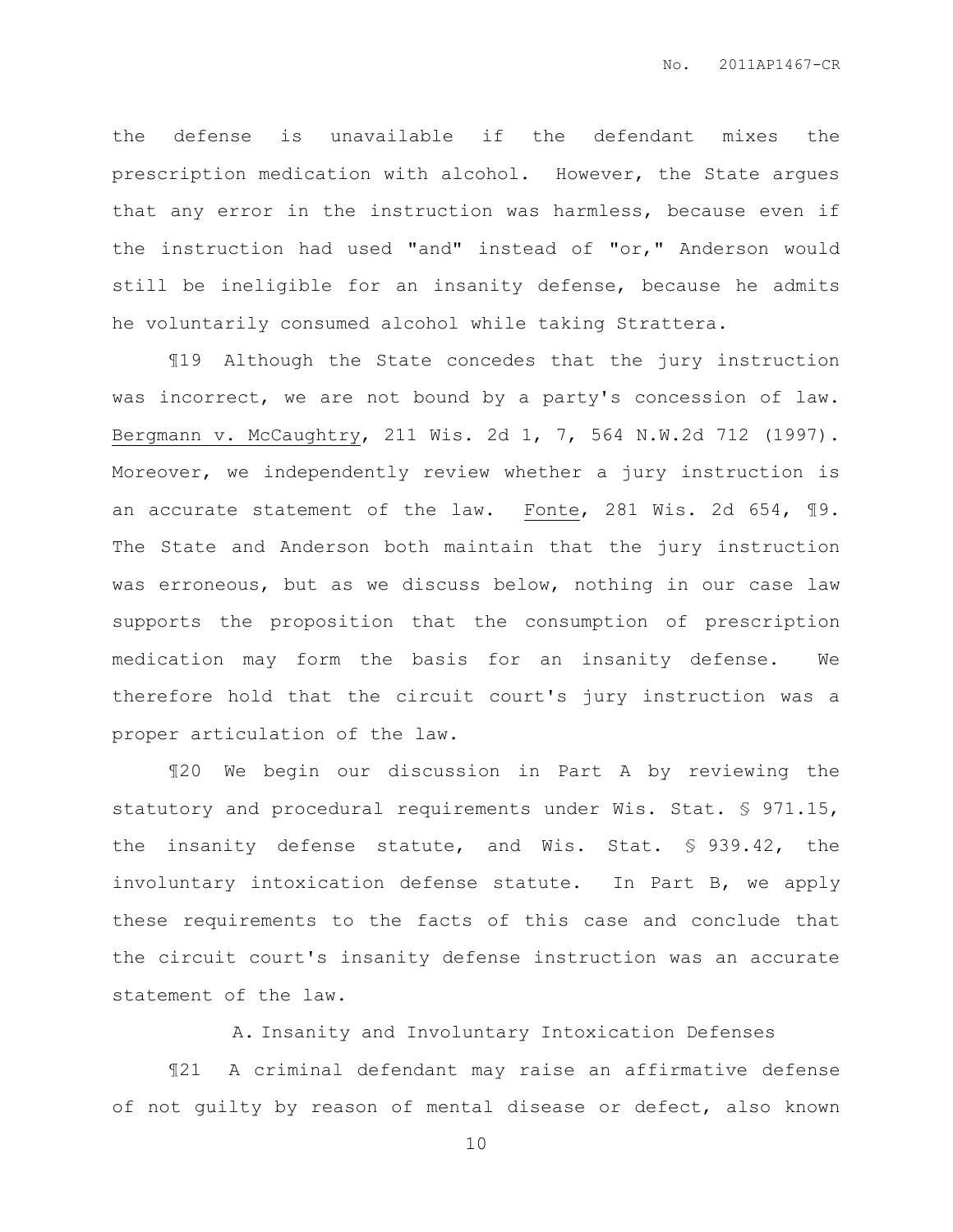as an "insanity" or "NGI" defense. Wis. Stat. § 971.15. The defendant bears the burden of establishing the defense "to a reasonable certainty by the greater weight of the credible evidence." Wis. Stat. § 971.15(3). Wisconsin Stat. § 971.15(1) provides that the defendant may establish an insanity defense by demonstrating that he lacked substantial capacity either to (1) appreciate the wrongfulness of his conduct, or (2) conform his conduct to the requirements of the law.

¶22 In contrast to an insanity defense under Wis. Stat. § 971.15, an involuntary intoxication defense is established if a defendant's intoxicated or drugged condition is involuntarily produced and either: (1) "Renders the [defendant] incapable of distinguishing between right and wrong;" or (2) "[n]egatives the existence of a state of mind essential to the crime." Wis. Stat. § 939.42.

¶23 An insanity defense under Wis. Stat. § 971.15 has been described as "coextensive" with the involuntary intoxication defense in Wis. Stat. § 939.42, although each contains distinct elements. See Gardner, 230 Wis. 2d at 38. For instance, a defendant capable of distinguishing between right and wrong may not assert an involuntary intoxication defense but may still be able to raise an insanity defense.

¶24 Beyond the defenses' distinct elements, each has unique procedural requirements that correspond to their respective substantive purposes. For instance, when an insanity defense is asserted, the trial is bifurcated into two phases: a "guilt" phase and a "responsibility" or "insanity" phase. Wis.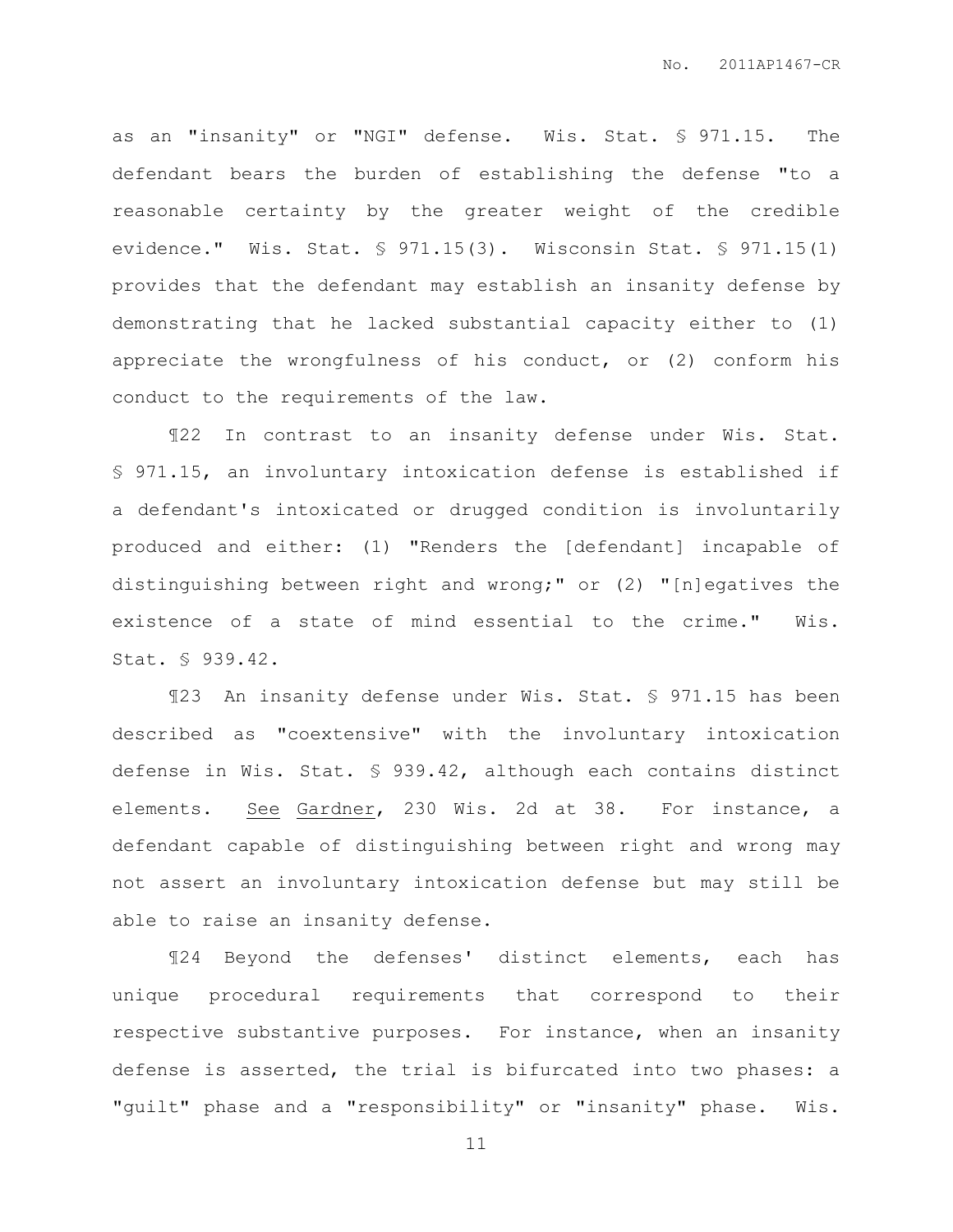Stat. § 971.165(1); State v. Langenbach, 2001 WI App 222, ¶16, 247 Wis. 2d 933, 634 N.W.2d 916. During the guilt phase of the trial, the State must prove all the elements of the offense beyond a reasonable doubt. State v. Randall, 192 Wis. 2d 800, 809, 532 N.W.2d 94 (1995). If the insanity defense succeeds, the defendant will be found "not responsible" for the criminal conduct, but is still subject to commitment and treatment. See Wis. Stat. §§ 971.15, 971.17.

¶25 In contrast, an involuntary intoxication defense does not result in a bifurcated trial; rather, the entire trial consists of a "guilt" phase, at the end of which a prevailing defendant is found "not guilty" due to involuntary intoxication. See Christine M. Wiseman & Michael Tobin, 9 Wisconsin Practice Series: Criminal Practice and Procedure § 17.25 (2d ed.) ("If the [involuntary intoxication] defense is successfully applied, the result will be an acquittal on the charge  $\ldots$ .").

B. The Circuit Court's Instruction to the Jury

¶26 The jury instruction at issue in this case explained that "[a] temporary mental state which is brought into existence by the voluntary taking of drugs or alcohol does not constitute a mental defect." Anderson stresses that the instruction failed to distinguish between prescription medication and illegal drugs. As a result, Anderson argues the jury was prevented from considering whether his use of Strattera, in conjunction with his consumption of a moderate amount of alcohol, supported an insanity defense. The State does not dispute that the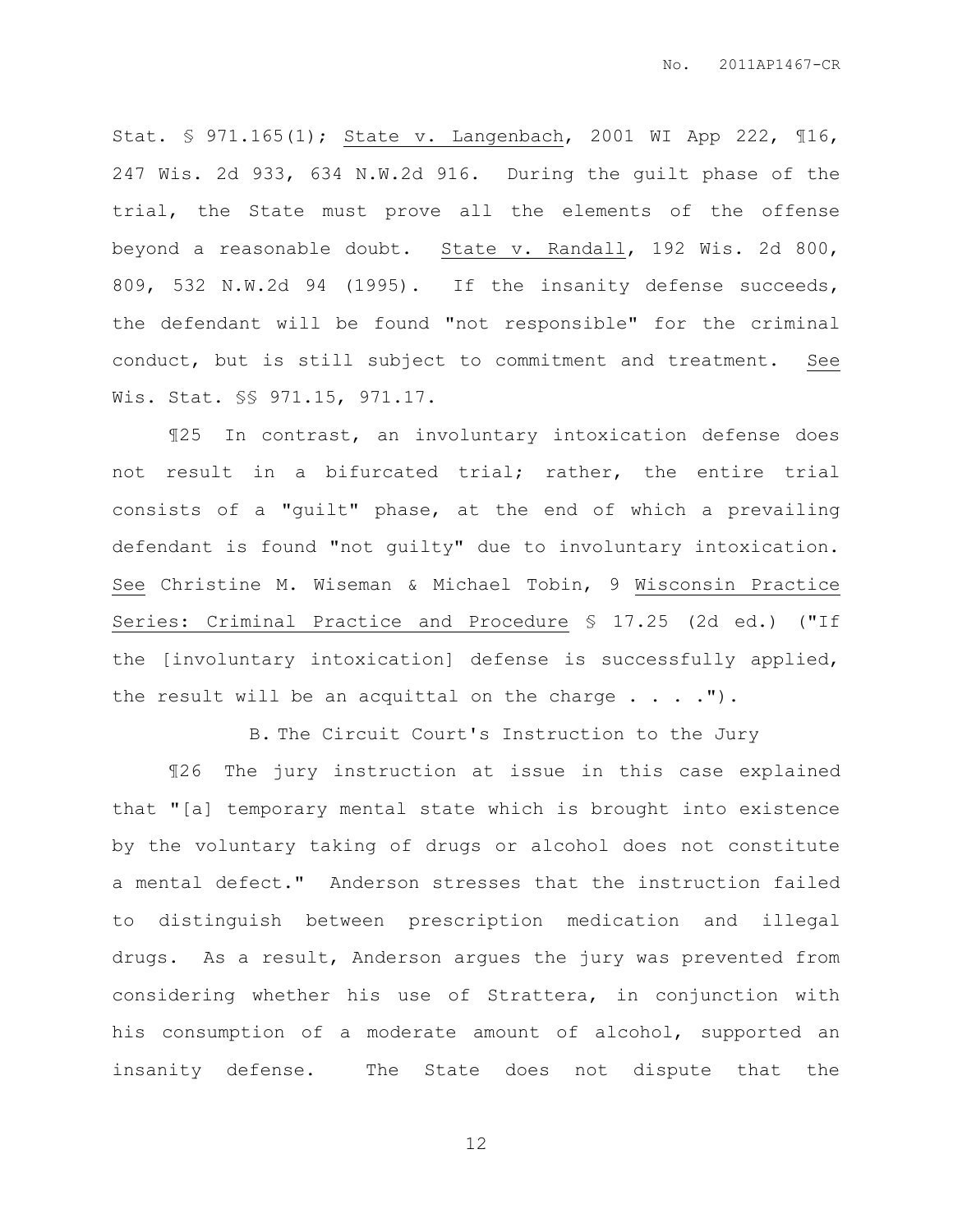instruction was erroneous, but instead takes the position that any resulting error was harmless.

¶27 We disagree with both parties regarding the accuracy of the jury instruction.<sup>8</sup> This court has never held that consumption of prescription medication may give rise to a mental defect that would sustain an insanity defense, and Anderson has failed to cite to any Wisconsin case law that supports the conclusion that it does. The jury instruction was an accurate recital of the law. We have never distinguished between the use of prescription drugs and the use of illegal drugs in the context of an insanity defense, and see no reason to do so now. Anderson's attempt to shoehorn an involuntary intoxication defense under the insanity statute, Wis. Stat. § 971.15, is essentially nothing more than a policy argument that is wholly unsupported by our case law.

¶28 In general, when a defendant argues that prescription medication contributed to criminal conduct, the defense is raised under the involuntary intoxication statute, Wis. Stat. § 939.42. However, Anderson cannot assert an involuntary intoxication defense because his own expert witness concedes that he was capable of distinguishing right from wrong at the time of the crime. See Wis. Stat. § 939.42(1). Consequently, Anderson is stuck with raising an insanity defense, which is not

 $\overline{a}$ 

<sup>8</sup> Because we conclude that the circuit court's instruction to the jury was an accurate recital of the law, we need not address the State's argument that the court of appeals erroneously exercised its discretion in granting a new trial under Wis. Stat. § 752.35.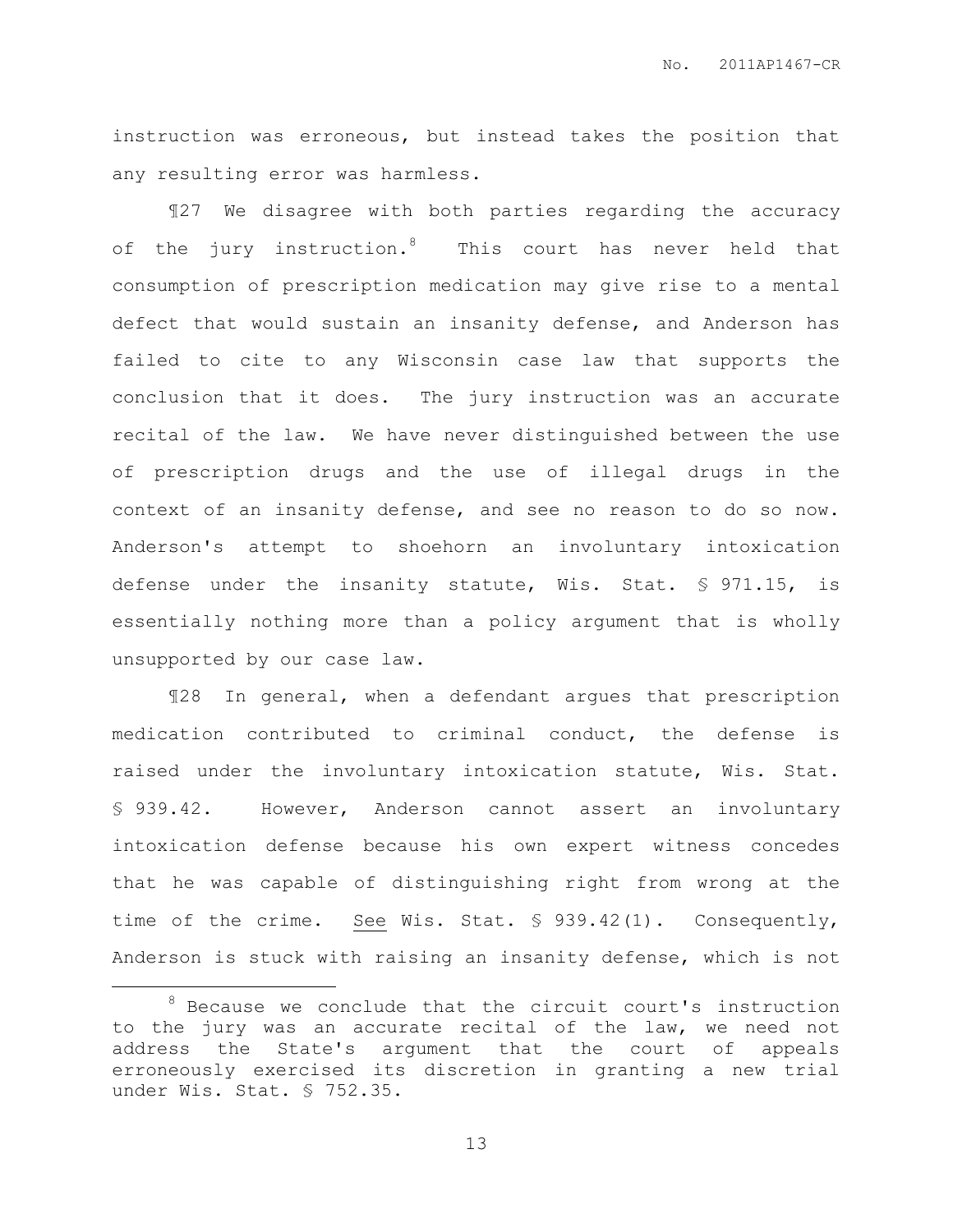precluded by his expert's testimony. To succeed on his defense, Anderson must invoke the second prong of the insanity defense, which asks whether he was able to conform his conduct to the requirements of the law. $9$  As explained above, this latter prong is available only as an insanity defense and not as an involuntary intoxication defense.

¶29 Anderson argues his use of Strattera should be able to form the basis of his insanity defense. Anderson correctly points out that in Gardner, the court of appeals determined that the use of prescription medication can form the basis of an involuntary intoxication defense under Wis. Stat. § 939.42. Gardner, 230 Wis. 2d at 40. However, Anderson ignores the fact that this holding has never been extended to an insanity defense raised under Wis. Stat. § 971.15. The involuntary intoxication defense focuses on the mental state of the defendant at the time of the crime and provides clear-cut requirements for the level of intoxication necessary to invoke the defense. See Wiseman & Tobin, supra ¶25 ("The defendant's intoxicated mental state is a defense only if it rendered him or her incapable of distinguishing between right and wrong when the act was committed."). In State v. Strege, 116 Wis. 2d 477, 486, 343 N.W.2d 100 (1984), we explained that a defendant raising a voluntary intoxication defense "must come forward with some

 $\overline{a}$ 

 $9$  Much like the involuntary intoxication defense, the first prong of the insanity defense asks whether the defendant was able to appreciate the wrongfulness of his conduct. The testimony of Anderson's expert precludes him from raising a defense under this prong.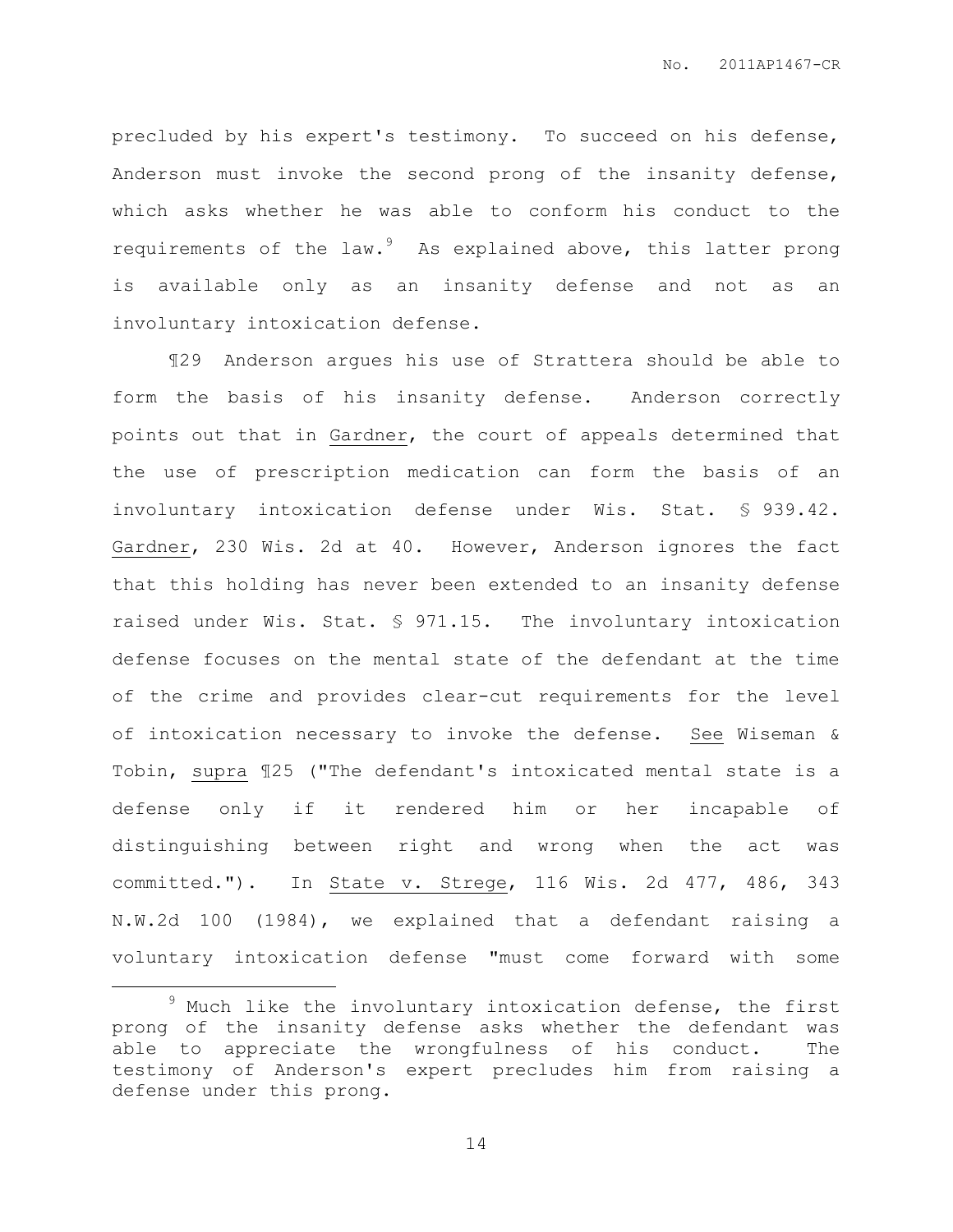evidence of the degree of intoxication which constitutes the defense. An abundance of evidence which does not meet the legal standard for the defense will not suffice." This rationale was applied to an involuntary intoxication defense in Funmaker v. Litscher, No. 00-C-625-C, 2001 WL 34377571, at \*5 (W.D. Wis. Sept. 20, 2001).

¶30 Because Anderson cannot demonstrate that he possessed the requisite mental state for an involuntary intoxication defense, he attempts to bypass the defense's requirements by framing his argument as an insanity defense. In essence, Anderson asks us to create a new affirmative defense that would absolve a defendant whose use of prescription medication makes him unable to conform his conduct to the requirements of the law.<sup>10</sup>

¶31 At the same time, Anderson's argument would require us to ignore our existing precedent by holding that a jury instruction that provided for no such defense was in error. In other words, Anderson asks us to change the law and make this change retroactively apply to the time when the circuit court

 $\overline{a}$ 

 $10$  In fact, Anderson asks us to do even more. In spite of Gardner's caveat that the use of prescription medication will not give rise to an involuntary intoxication defense when the defendant "mixes a prescription medication with alcohol or other controlled substances," Anderson asserts that only "excessive" consumption of alcohol, as opposed to "moderate" drinking, should prevent a defendant from raising an insanity defense. State v. Gardner, 230 Wis. 2d 32, 42, 601 N.W.2d 670 (Ct. App. 1999). Anderson does not explain how "moderate," as opposed to "excessive," drinking should be gauged by this court, but as he provides no support for his proposed rule, the omission is of no consequence.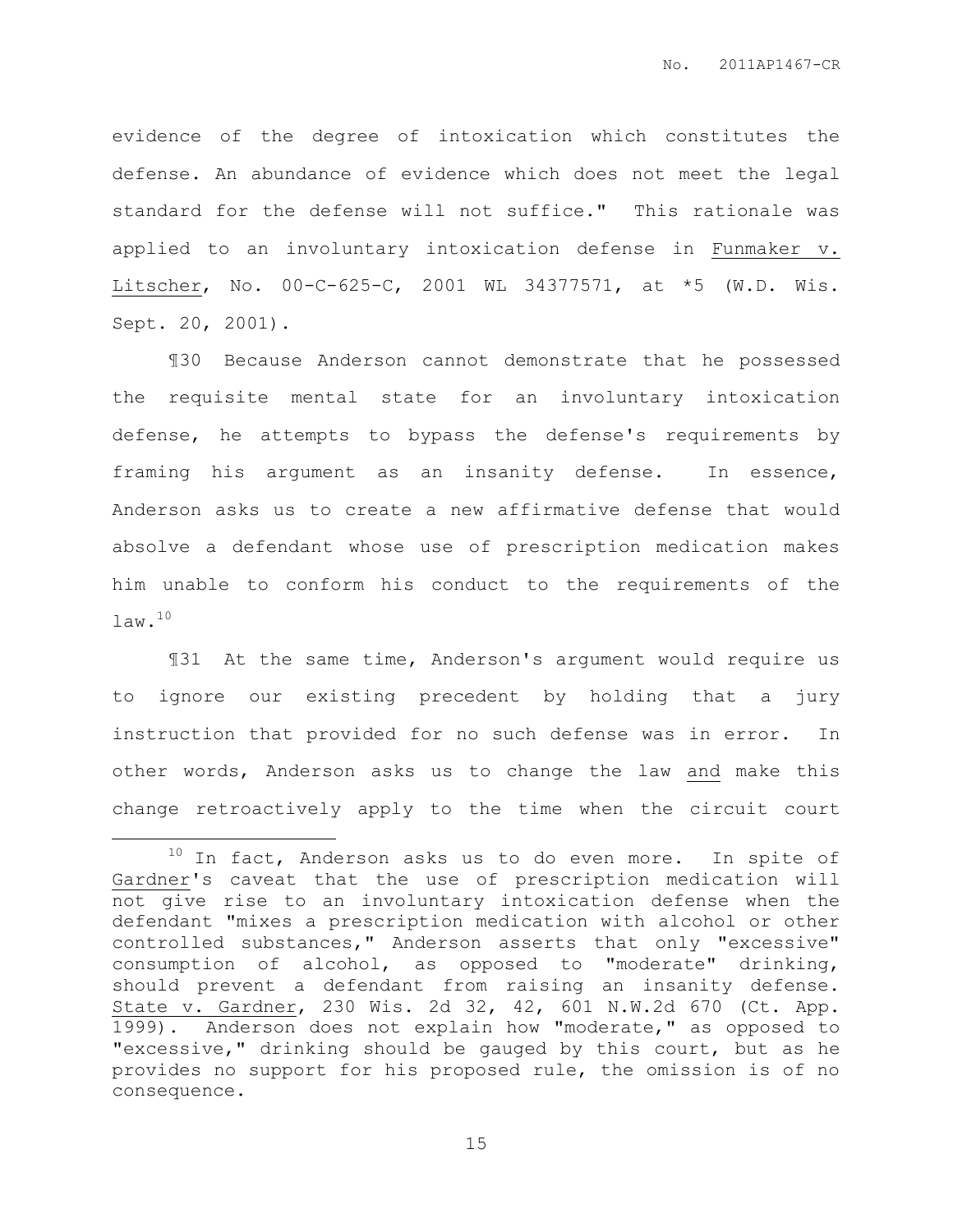issued its jury instruction. We decline to undertake such a gross overreaching of our judicial mandate.<sup>11</sup>

¶32 The circuit court properly declined to amend the jury instruction to include an implied involuntary intoxication defense. However, we note that even if the law provided for an insanity defense arising from a defendant's use of prescription medication, it would have been inappropriate for the circuit court to instruct the jury that consumption of Strattera could create a mental defect under the facts of this case. The basis of Anderson's insanity defense was not his use of Strattera alone; rather, he argued that the drug, in combination with three other factors—including his consumption of alcohol created a mental defect.

¶33 The State maintains that the circuit court erred by instructing the jury regarding the effects of drugs or alcohol, rather than drugs and alcohol. The State's proposed jury instruction would read as follows: "[a] temporary mental state which is brought into existence by the voluntary taking of drugs and alcohol does not constitute a mental defect." Because Anderson's argument is founded in part on his consumption of

 $\overline{a}$ 

 $11$  We do not suggest that a defendant who takes prescription medication as directed is barred from raising an insanity defense. The circuit court instructed the jury that "[a] temporary mental state which is brought into existence by the voluntary taking of drugs or alcohol does not constitute a mental defect." (Emphasis added). This instruction explained that use of prescription medication cannot create a mental defect, but it in no way precludes a defendant from asserting an insanity defense on other grounds.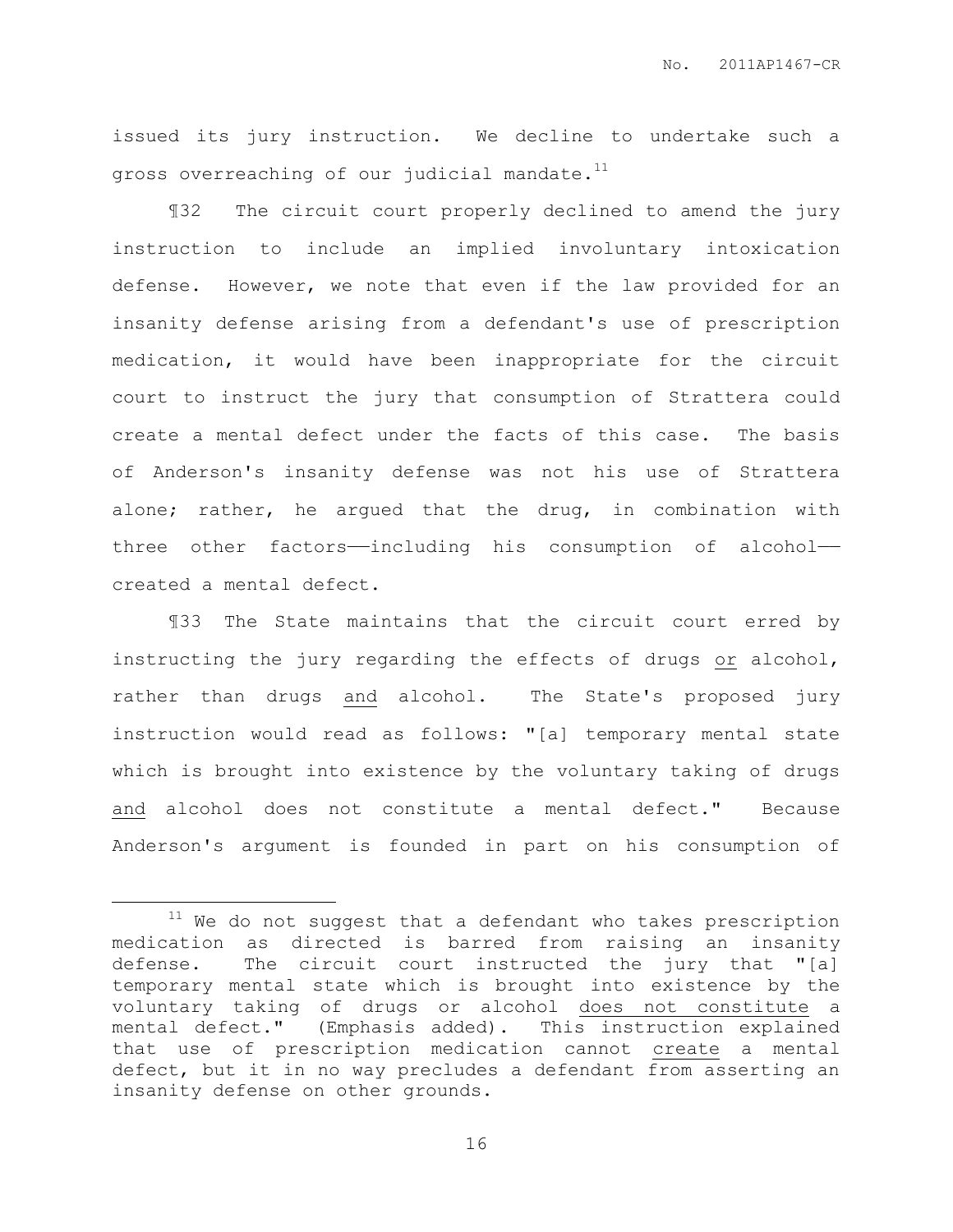alcohol along with Strattera, it is unquestionable that he would not prevail on his insanity defense regardless of whether the circuit court's instruction had used the term "and alcohol" instead of "or alcohol." Assuming arguendo that the rationale in Gardner——which holds prescription drugs can form the basis of an involuntary intoxication defense—is also applicable to an insanity defense, any limitations to that defense would apply with equal force to this case. And, as the court of appeals explained in Gardner, one who "mixes a prescription medication with alcohol or other controlled substances" is not eligible for the involuntary intoxication defense.<sup>12</sup> Gardner, 230 Wis. 2d at 42; see also City of Waukesha v. Godfrey, 41 Wis. 2d 401, 406, 164 N.W.2d 314 (1969).

¶34 Gardner's reasoning is in keeping with the generally accepted principle that an individual is responsible for the consequences that result from voluntary consumption of mindaltering substances. For instance, in State v. Kolisnitschenko, 84 Wis. 2d 492, 499, 503, 267 N.W.2d 321 (1978), we explained that an insanity defense cannot be premised on the interaction between alcohol and illegal drugs, because "[o]ne who

 $\overline{a}$ 

 $12$  Gardner also explained that the involuntary intoxication defense is available only to a defendant who takes his prescription medication as ordered. Gardner, 230 Wis. 2d at 42. As the State points out, Anderson did not testify that he took his Strattera as prescribed, and at the time of the crime, there was no trace of Strattera in his bloodstream. Anderson's friend testified at trial that he had once observed Anderson taking an unidentified medication three times a week, but the Strattera was prescribed as a daily medication.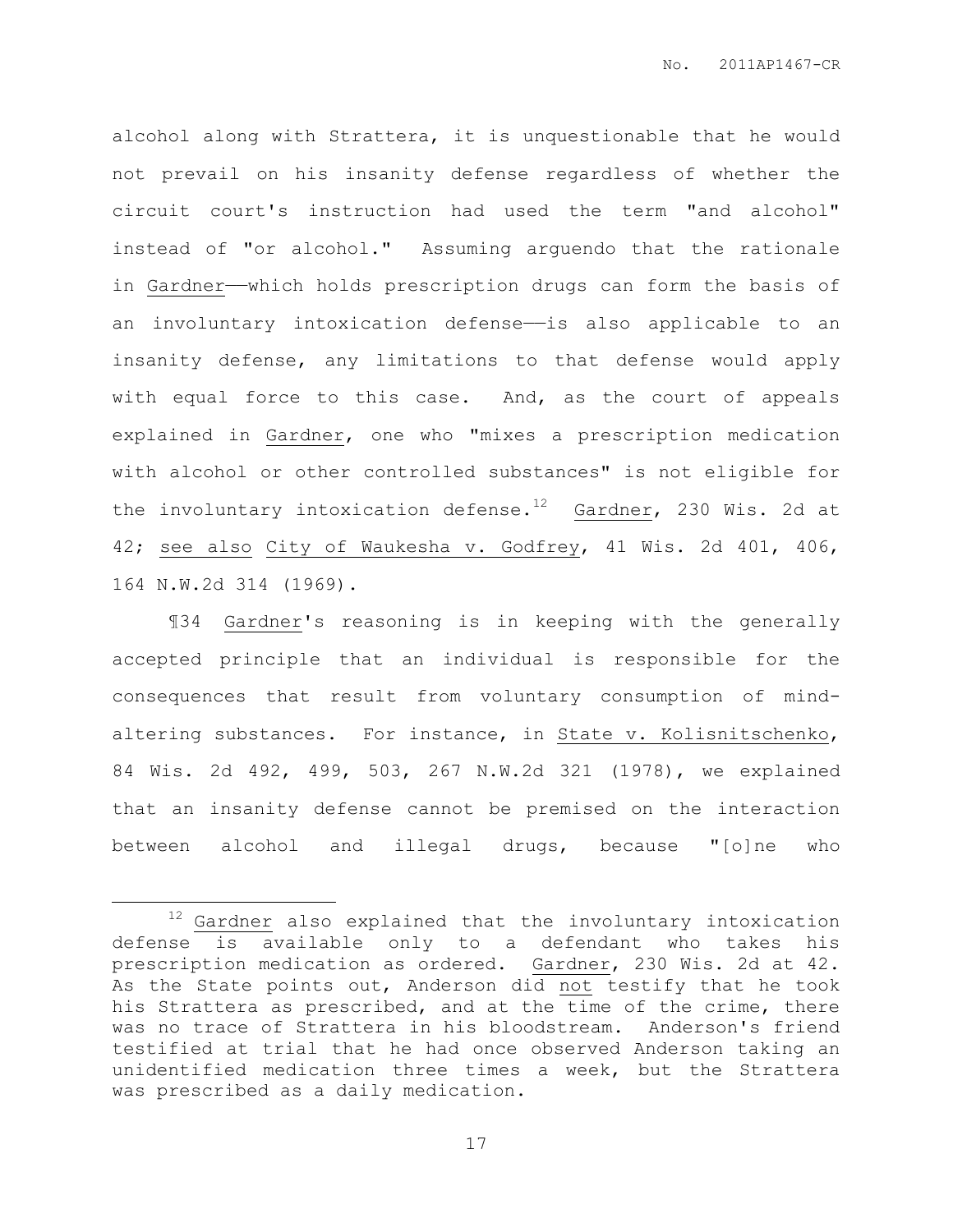intentionally consumes drugs should be held to have intended all the consequences of the resulting intoxicated condition," since "individual volition played a major part in producing that condition." In Gardner, we extended this rationale to cases involving the interaction between alcohol and prescription medications.

¶35 Anderson's claim shares similarities with the defendant's argument in Godfrey, 41 Wis. 2d 401. In Godfrey, the defendant consumed prescription codeine and alcohol and was charged with driving while intoxicated. The defendant contested the circuit court's jury instruction that a driver is intoxicated "when his ability to operate a motor vehicle is appreciably or materially impaired because of his consumption of an alcoholic beverage or other intoxicating substance." Godfrey, 41 Wis. 2d at 405 (emphasis added). Godfrey argued that the instruction confused the jury regarding whether to consider his codeine consumption and its effect when mixed with alcohol. We disagreed, explaining: "We fail to see how these assertions could favorably affect the plight of the unfortunate defendant. A person who consumes an intoxicant along with medication, does so at his own peril." Id. at 406. Our reasoning in Godfrey equally applies in the context of an insanity defense. The established rule from Gardner, Kolisnitschenko, and Godfrey is that one who mixes drugs— prescription or otherwise—with alcohol does so at his or her own risk and is responsible for any consequences that result.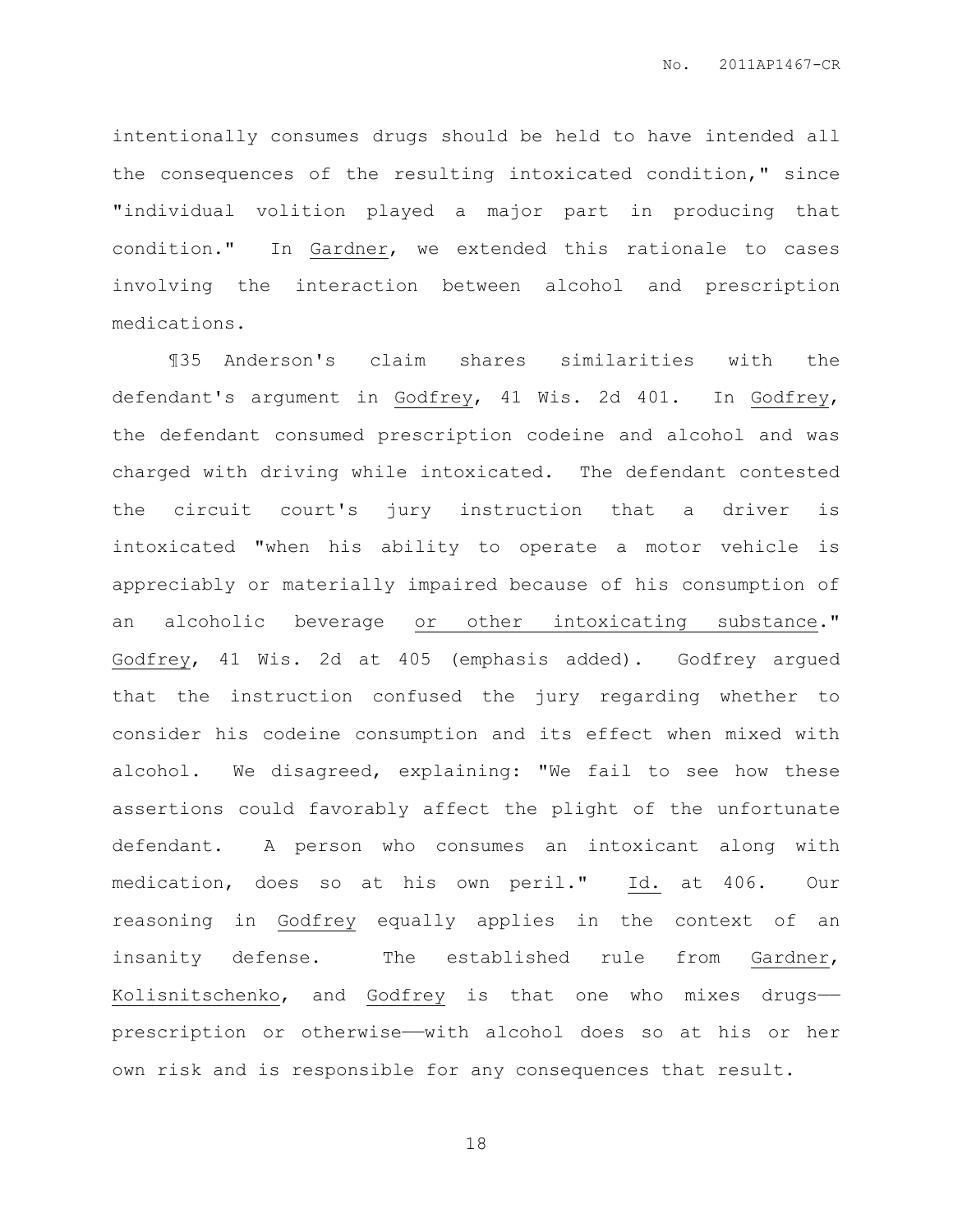### IV. CONCLUSION

¶36 We conclude that the circuit court's instruction to the jury was an accurate statement of the law. We have never held that consumption of prescription medication can give rise to a mental defect that would sustain an insanity defense. We decline to craft a new affirmative defense that would incorporate elements of the involuntary intoxication and insanity defenses simply because Anderson cannot meet the requirements of the involuntary intoxication defense statute. Moreover, even if the circuit court had instructed the jury that the consumption of "drugs and alcohol" cannot create a mental defect, Anderson would fare no better, because it is established law that one who mixes prescription medication with alcohol is responsible for any resulting mental state. For these reasons, the decision of the court of appeals is reversed.

*By the Court.*—The decision of the court of appeals is reversed.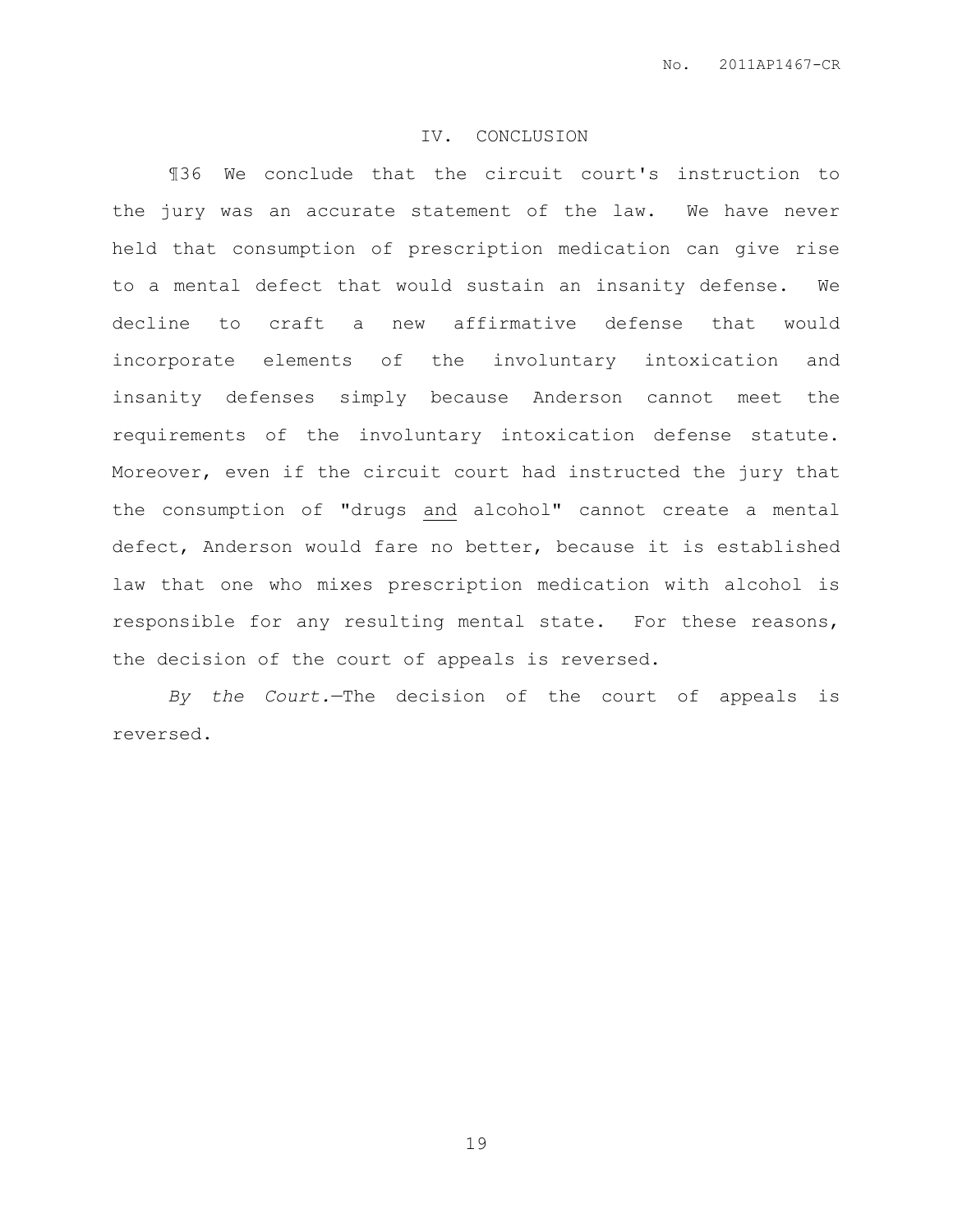¶37 DAVID T. PROSSER, J. *(concurring).* The defendant admitted to police that he had a few beers before he killed Stacey Hosey and stabbed Branden Beavers-Jackson. Majority op., ¶¶5-7. Two blood tests taken after the homicide showed his blood alcohol concentration to be at least 0.15. Id., ¶8 n.7. Anderson did not consume alcohol involuntarily. Consequently, Anderson's claim of a temporary mental state brought into existence by the voluntary taking of a prescription drug could not prevail unless Anderson alleged and proved that his drinking had no effect on his allegedly drug-induced mental state. His own expert testified otherwise. Id., ¶8. Accordingly, any error in the jury instruction would be harmless beyond a reasonable doubt.

¶38 For the foregoing reasons, I respectfully concur.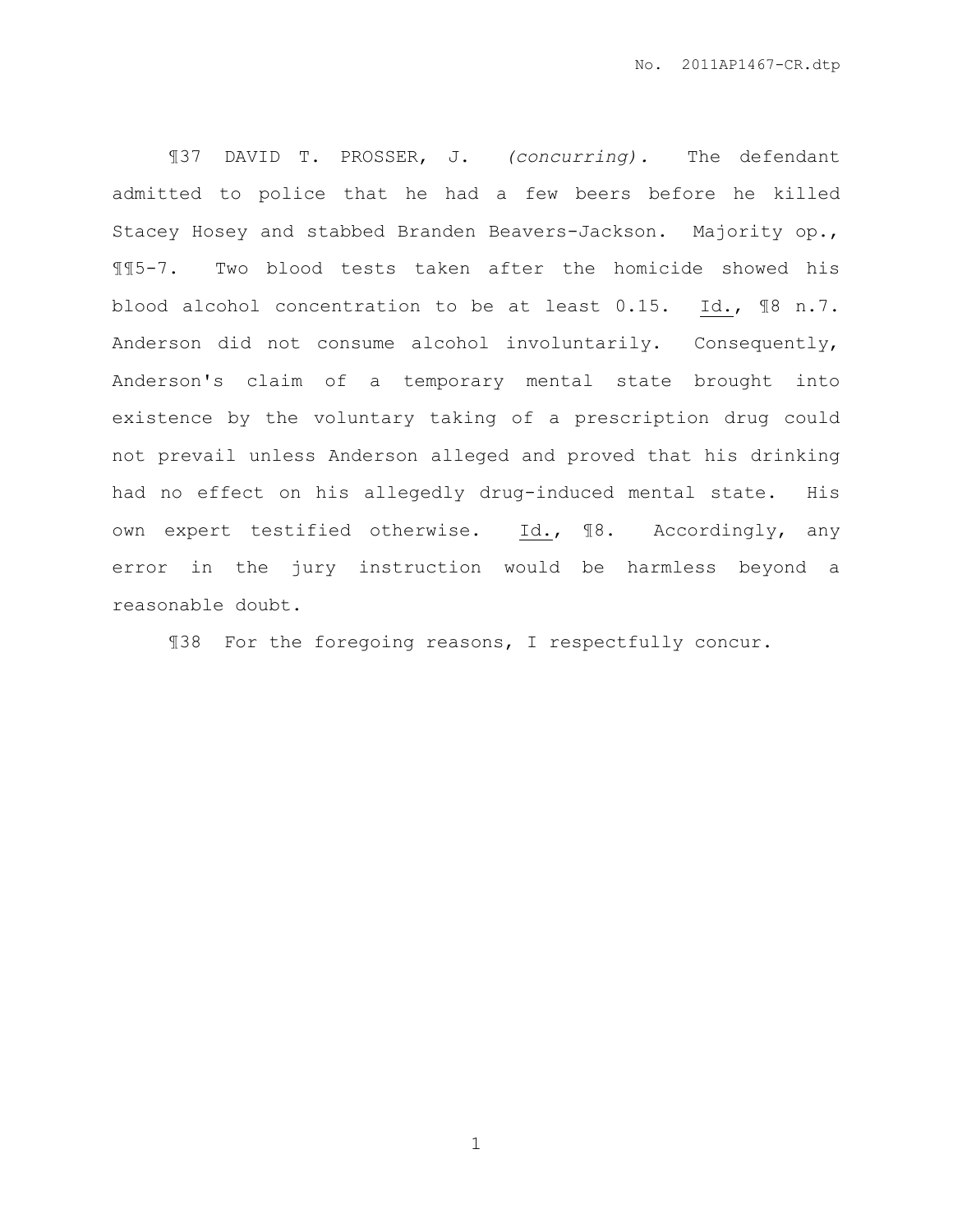¶39 SHIRLEY S. ABRAHAMSON, C.J. *(dissenting).* I agree with the court of appeals that the jury instruction incorrectly conveyed to the jury that the voluntary consumption of prescription medication cannot give rise to a defense of not guilty by reason of insanity (NGI). $<sup>1</sup>$ </sup>

¶40 I disagree with the majority opinion's creation of a new rule that the effects of prescription medicines used as directed can never be the basis of an NGI defense.<sup>2</sup>

¶41 I start with the statutes, the one governing NGI and the other governing involuntary intoxication. The two are closely related. They have distinctive features but also share certain legal similarities; violation of each might be proven by similar facts.<sup>3</sup>

¶42 The NGI statute provides that a person is not responsible for criminal conduct if, at the time of such

 $\overline{a}$ 

 $1$  The case raises numerous issues, including preservation of objections in the circuit court and the power of the court of appeals under Wis. Stat. § 752.35 to grant a new trial. The court of appeals' per curiam opinion addressed several of them. I address only the issue of the instruction.

The legal concept of "voluntary intoxication" is not at issue here. Voluntary intoxication cannot form the basis of NGI. State v. Kolisnitschenko, 84 Wis. 2d 492, 495, 503, 267 N.W.2d 321 (1978). Yet simply because a defendant's use of prescription drugs as directed is "voluntary" in common parlance does not mean that it causes "voluntary intoxication" as a legal concept.

 $2$  Majority op.,  $\P$ 29-32.

 $3$  See State v. Gardner, 230 Wis. 2d 32, 38, 601 N.W.2d 670 (1999) (citing Wis JI——Criminal 755, cmt for the proposition that "[t]he involuntary intoxication standard . . . is coextensive with the mental responsibility test").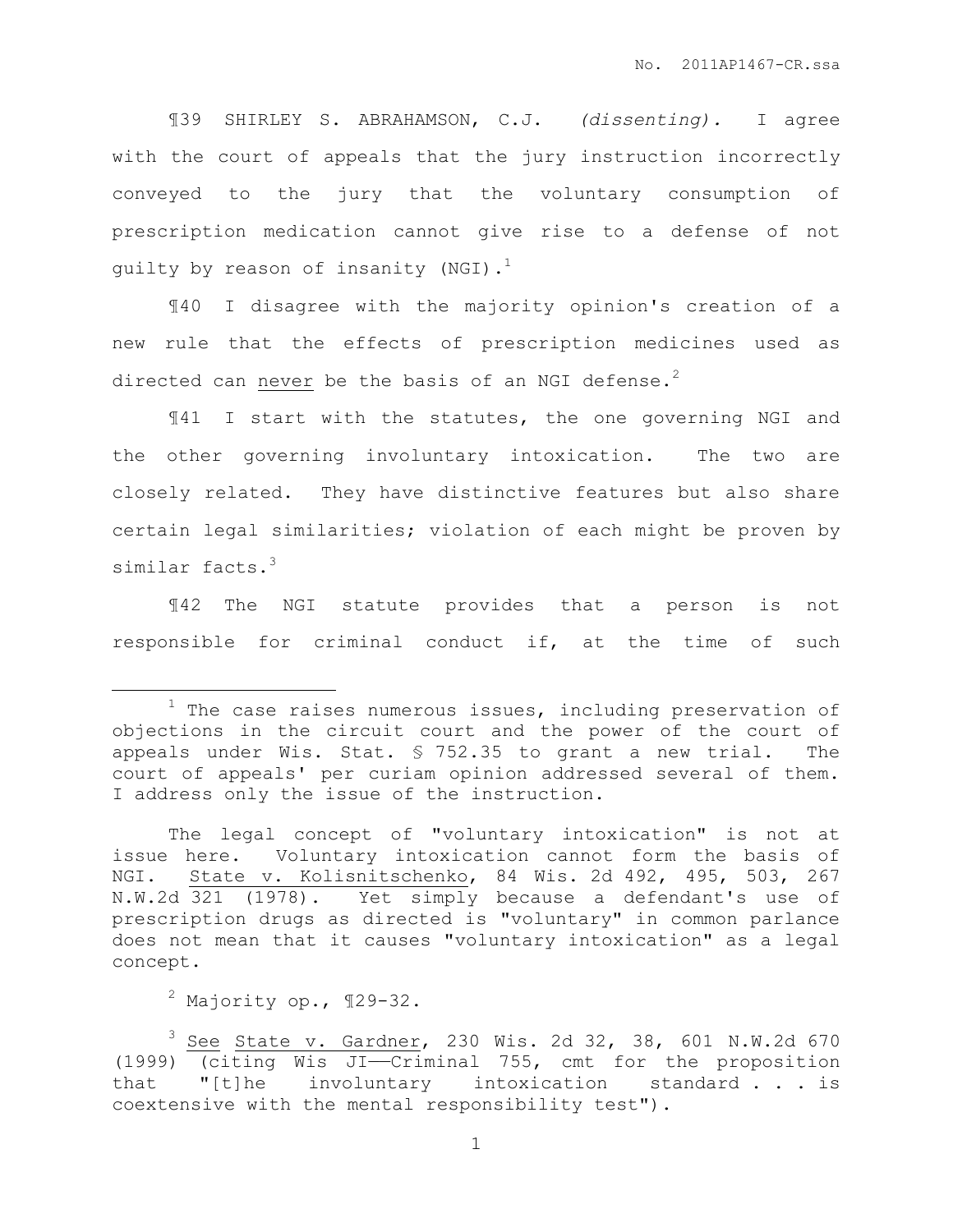conduct, as a result of mental disease or defect, the person lacked the capacity either to appreciate the wrongfulness of his or her conduct or conform to the requirements of the law. Wis. Stat. § 971.15(1).

¶43 The involuntary intoxication or drugged condition defense provides that a person is not responsible for criminal conduct if, at the time the act is committed, the intoxicated or drugged condition is involuntarily produced and renders the actor incapable of distinguishing between right and wrong in regard to the alleged criminal act. Wis. Stat. § 939.42(1).

¶44 A person who attempts to rely on an involuntary intoxication defense under Wis. Stat. § 939.42 can often meet the standard of possessing a "mental disease or defect" under Wis. Stat. § 971.15. "[I]n regard to the effect which involuntary intoxication must produce in order to be considered a defense, the same test applies as in the case of mental disease or deficiency as a defense." State v. Gardner, 230 Wis. 2d 32, 38, 601 N.W.2d 670 (Ct. App. 1999) (emphasis added, quoted source omitted). In sum, the facts giving rise to an involuntary intoxication defense can also support an NGI defense.

¶45 An involuntary intoxication defense can be based on prescription medicine, when used as directed by a medical professional.<sup>4</sup> The majority opinion accepts this premise. "It

 $\overline{a}$ 

<sup>4</sup> Majority op., ¶29 (citing Gardner).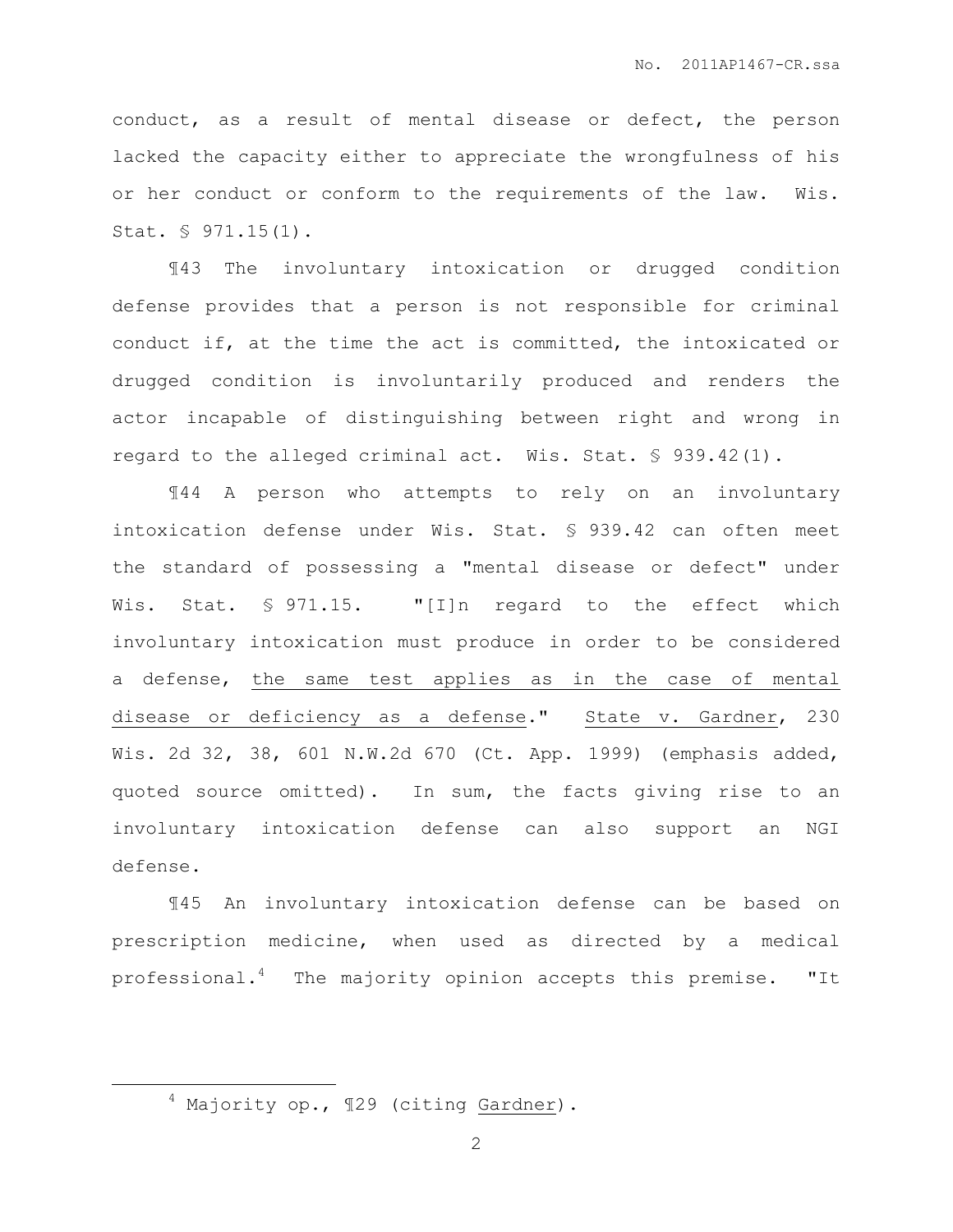is clear that the effects of prescription medication can form the basis of an involuntary intoxication defense."<sup>5</sup>

¶46 In contrast, according to the majority opinion, under no circumstances may prescription medicine, when used as directed by a medical professional, be the basis of an NGI defense.

¶47 I disagree with the majority opinion. I agree with both parties in the instant case that based on Gardner, 6 Kolisnitschenko, $^7$  and Gibson, $^8$  a temporary mental state that is brought into existence by the taking of a prescription medicine as directed can qualify as a mental defect for purposes of an NGI defense.

¶48 I reach this conclusion not only on the basis of these specific cases but also on the basis of the underlying statutes, which demonstrate that the defenses of NGI and involuntary intoxication are closely related in the law. If the effects of prescription medicines used as directed can form the basis of involuntary intoxication, why cannot the effects of prescription medicines used as directed form the basis of an NGI defense, when the two defenses overlap? Why does the majority opinion create a new per se rule that is inconsistent with the

| $5$ Gardner, 230 Wis. 2d at 40, 41-42. |  |  |  |
|----------------------------------------|--|--|--|
| $6$ Gardner, 230 Wis. 2d 32.           |  |  |  |

 $^7$  Kolisnitschenko, 84 Wis. 2d 492.

 $\overline{a}$ 

 $8$  Gibson v. State, 55 Wis. 2d 110, 197 N.W.2d 813 (1972).